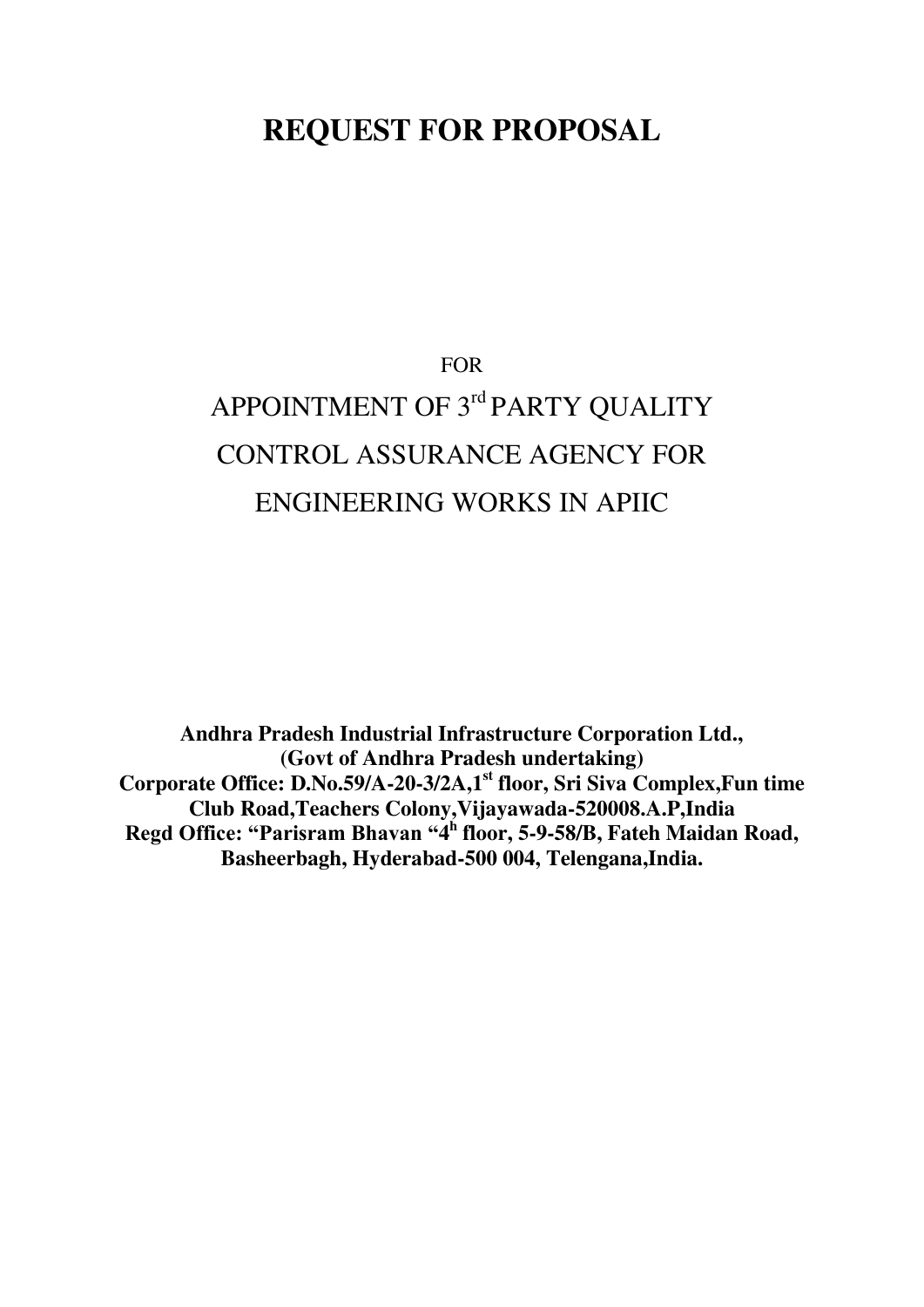# **VOLUME-I (TO BE SUBMITTED IN SEALED COVER 'A')**

# **NAME OF WORK:** Appointment of 3<sup>rd</sup> Party Quality Assurance Agreement Agency for Engineering works in Andhra Pradesh Industrial Infrastructure Corporation (APIIC).

Name of the Agency to whom issued:

1. Processing fee paid Rs.5,000/- vide DD/BC bearing No. Date Date of Bank which is non-refundable. 2. Bid security deposit for Rs.2,00,000/- drawn in favour of APIIC Limited bearing No. Dated\_\_\_\_\_\_\_\_\_\_of\_\_\_\_\_\_\_\_\_\_Branch\_\_\_\_\_\_\_\_\_\_\_.

TENDERER/BIDDER CHIEF ENGINEER-I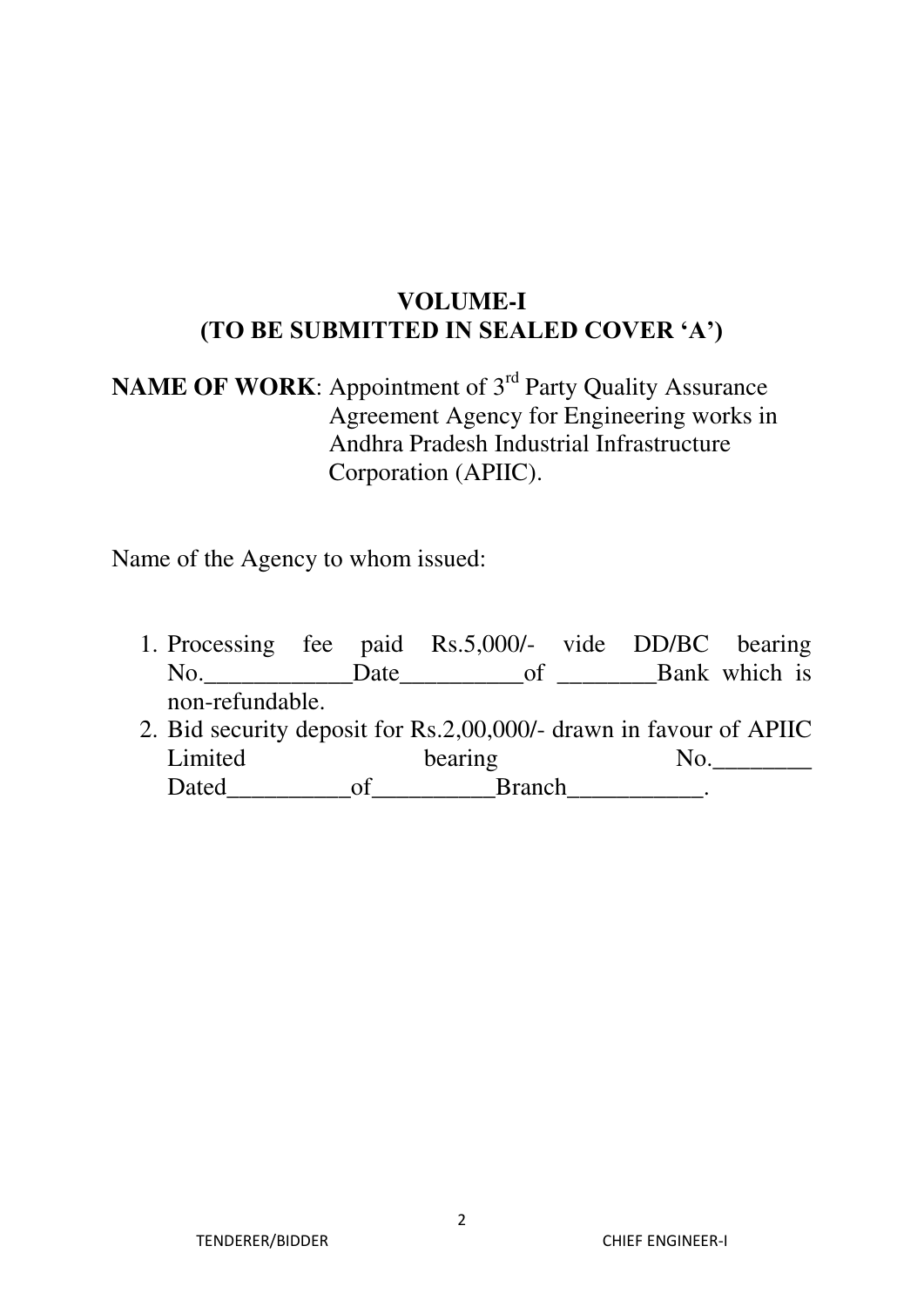#### **CHAPTER-1**

## **ANDHRA PRADESH INDUSTRIAL INFRASTRUCTURE CORPORATION**

## **OPEN BID TENDER NOTIFICATION FOR APPOINTMENT OF 3RD PARTY QUALITY ASSURANCE AGENCY FOR ENGINEERING WORKS IN APIIC**

#### TENDER NOTICE NO: 02/CE-I/APIIC/2017-18 ,DT. 15.05.2017

#### INVITATION FOR OPEN BID

Name of the work: Appointment of 3<sup>rd</sup> Party Quality Assurance Agency for Engineering works in APIIC.

#### **1. INTRODUCTION**

- 1.1APIIC had developed proper mechanism for payment of their bills
- 1.2A brief description of the assignment and its conditions are given in the scope of service of this schedule.
- 1.3The APIIC will not provide the inputs such as labour, Machinery, Chemicals and power etc, specified in the scope of work.
- 1.4In this connection APIIC is inviting the open bid tenders from the Registered Private Firms/Institutions, Government Firms, nongovernmental organizations. The interested bidders who are having past experience in these similar nature of services and financial capability to undertake the job can obtain the open bid tender schedule documents from the office of Chief Engineer-I, APIIC, 5<sup>th</sup> Floor, Flat No502, Vijaya Residency,Sri Vasavi Nagar,Near Fun Time Club, Vijayawada or can be downloaded from website [www.apiic.in.](http://www.apiic.in/)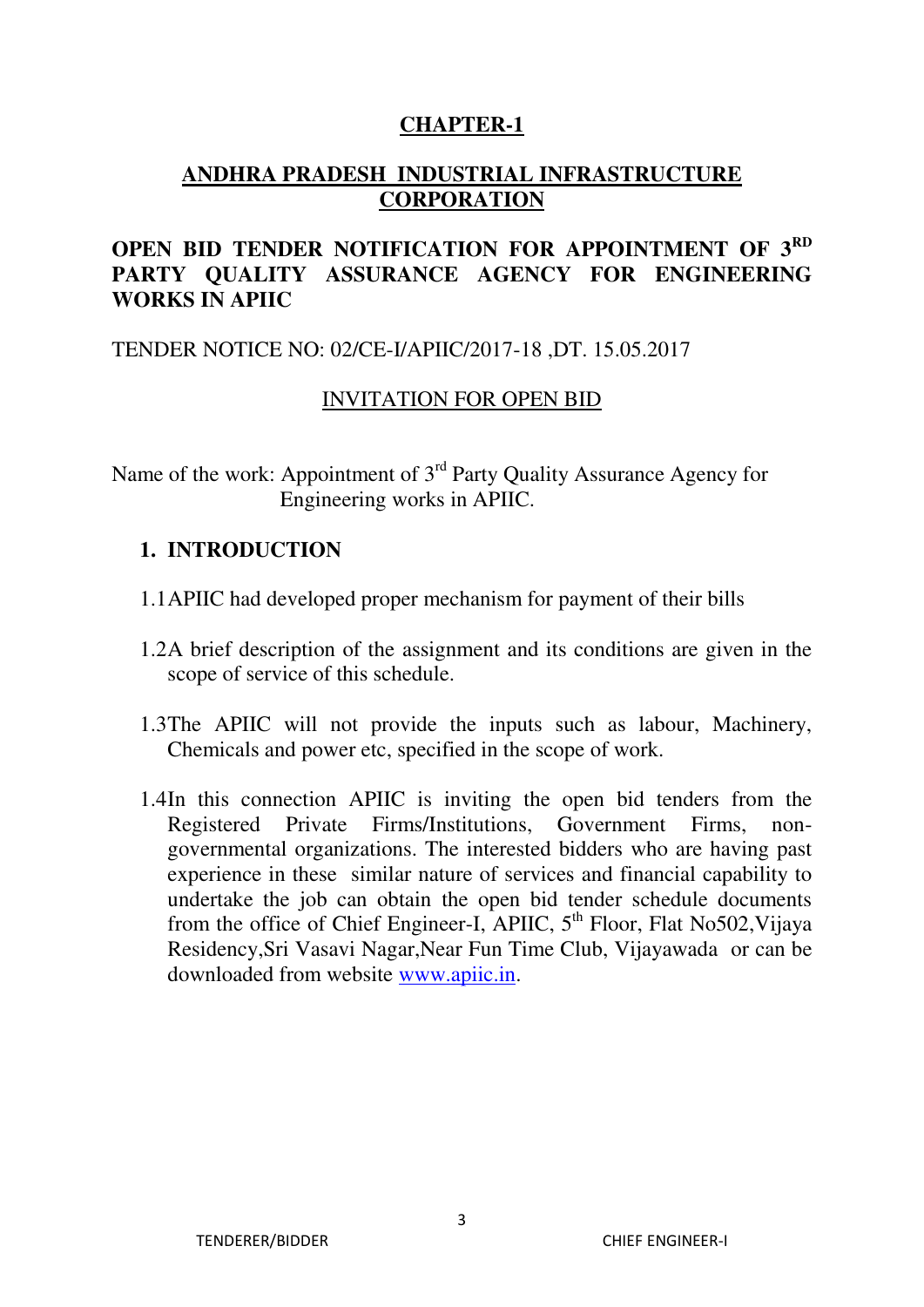Further, schedule has mentioned below.

| Issue of tender schedules | From 15.05.2017 to 05.06.2017        |
|---------------------------|--------------------------------------|
| Receipt of Bids           | On or before 05.06.2017 at 15.00 hrs |
| Opening of Bids           | 05.06.2017 at 15.30 hrs              |

- 1.5 If the office happens to be closed on the date of receipt of the bids as specified, the bids will be received and opened on the next working day at the same time and same venue.
- 1.6 The Managing Director, APIIC has right to reject, cancel, postpone, advance, any or all bids without assigning any reasons thereof.
- 1.7 The selected bidder is expected to commence the assignment on the date and at the location specified in the work order.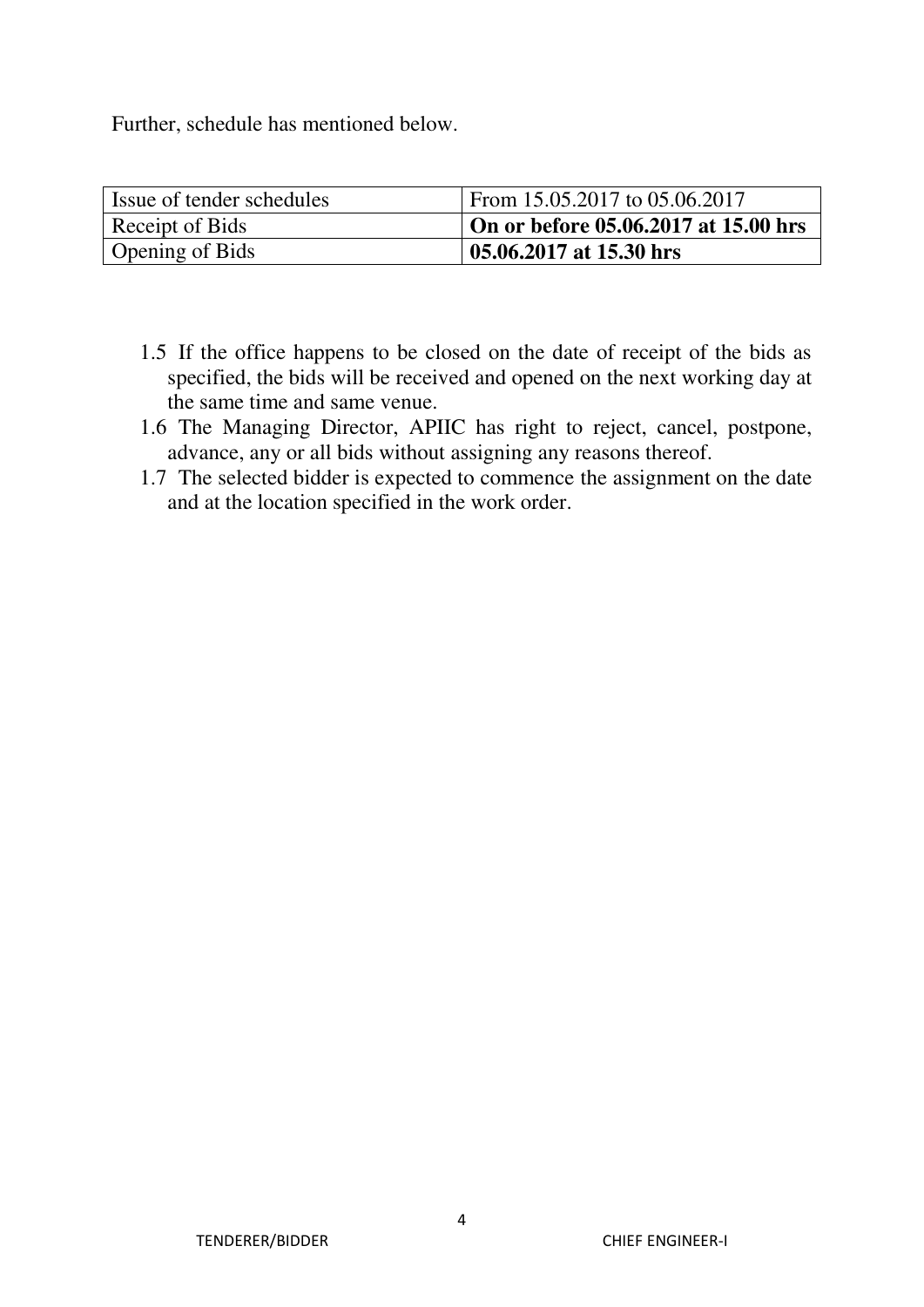## **INFORMATION TO THE CONSULTANTS**

Offers are invited from consultants for rendering 3 rd Quality Control Assurance for engineering works in APIIC.

- 1. The bid shall be submitted in two covers Viz Cover 'A'-Technical bid and cover 'B'-Financial bid.
- 2. Technical bid in Cover 'A' shall comprise of technical evaluation information and lab equipment details and views of the consultant.
- 3. The following technical evaluation information shall be furnished in cover 'A'.
	- a. Company overview-A brief corporate profile is to presented along with details of experience with his clients, lists of similar projects completed and in progress and work experience in similar works.
	- b. Audited Financial Statements for last 5 years with PAN, TIN & PF Numbers.
	- c. Approach and methodology detailed description of each service/work being offer by the consultant as part of their scope.
	- d. Photographs of similar work handled by Agency.
	- e. Project teams staffing-Indicate the resources that are planned for this project and a scheme for project resourcing. Identification of the key project participants.
	- f. QMS & Software's-The consultant should present their quality management system and access to new technologies that would bring about value addition to this project in the disciplines of Quality control Assurance.
	- g. A Demand Draft in favour of APIIC Limited payable at Vijayawada for Rs. 5,000/- towards process fee which is non-refundable.
	- h. A Demand Draft in favour of APIIC Limited payable at Vijayawada for Rs. 2,00,000/- towards Bid Security.
	- i. List of equipment.
	- j. Experience certificates for the last 3 years in similar nature of Quality Assurance issued by the Government or semi-Government.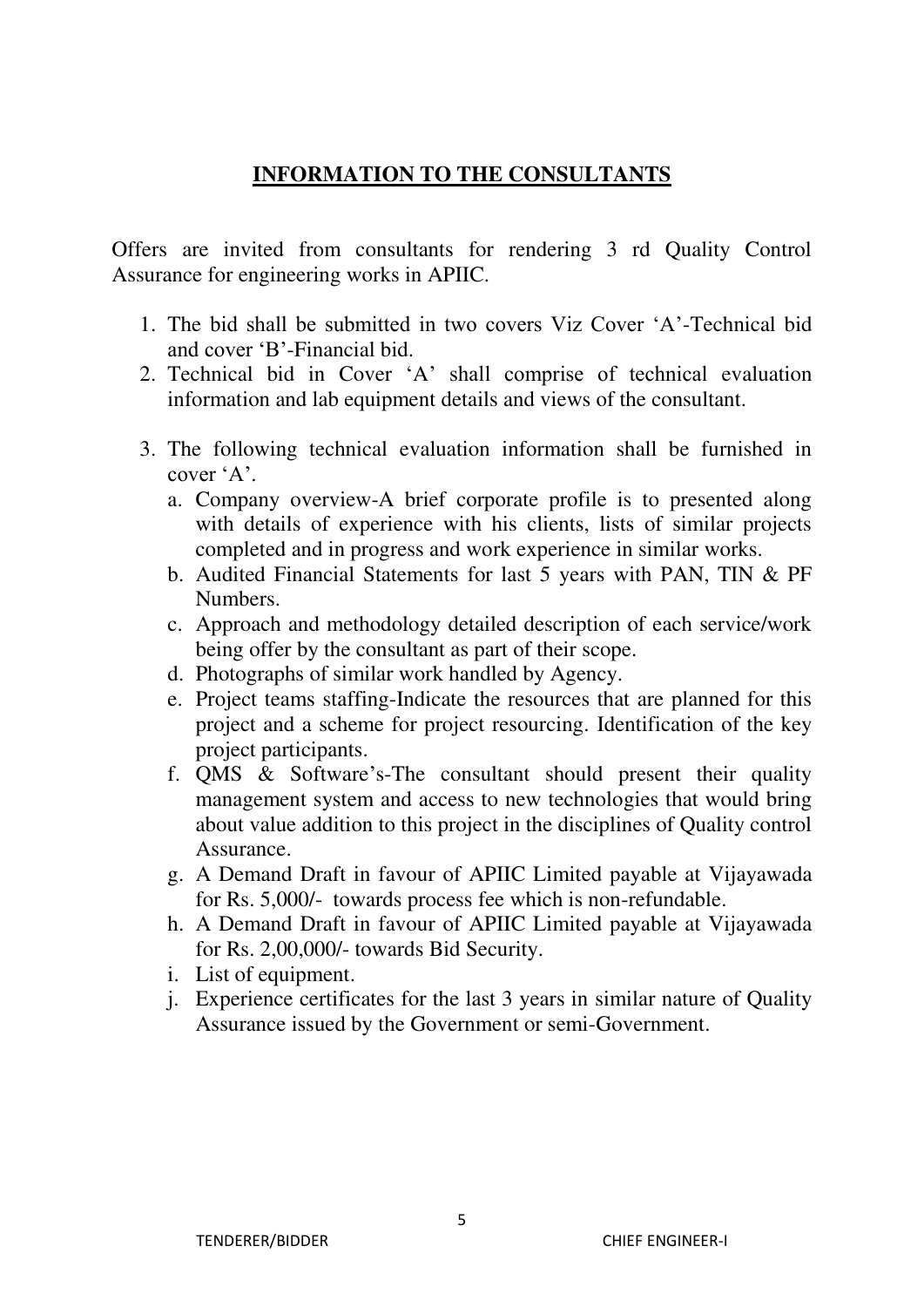- 4. The RFP shall be submitted within the stipulated date and time. No extension of submission date will be considered.
- 5. The technical information furnished in cover 'A' shall be evaluated and proposals in cover 'B' for all qualified and eligible tenders will be opened.
- 6. APIIC reserve the to reject any or all of the bids without assigning any reason whatsoever.
- 7. If it found at any stage, that the bidder has furnished false information, then the bid is liable for cancellation at any stage.
- 8. The bidder shall bear all the costs associated with the preparation of the bid.
- 9. The bids submitted shall be valid for a period of six months. Nonadherence to this requirement any be a ground for determining the bid to be non responsive.
- **10.Bidders having a local office at Vijayawada/Guntur will be given preference/weightage.**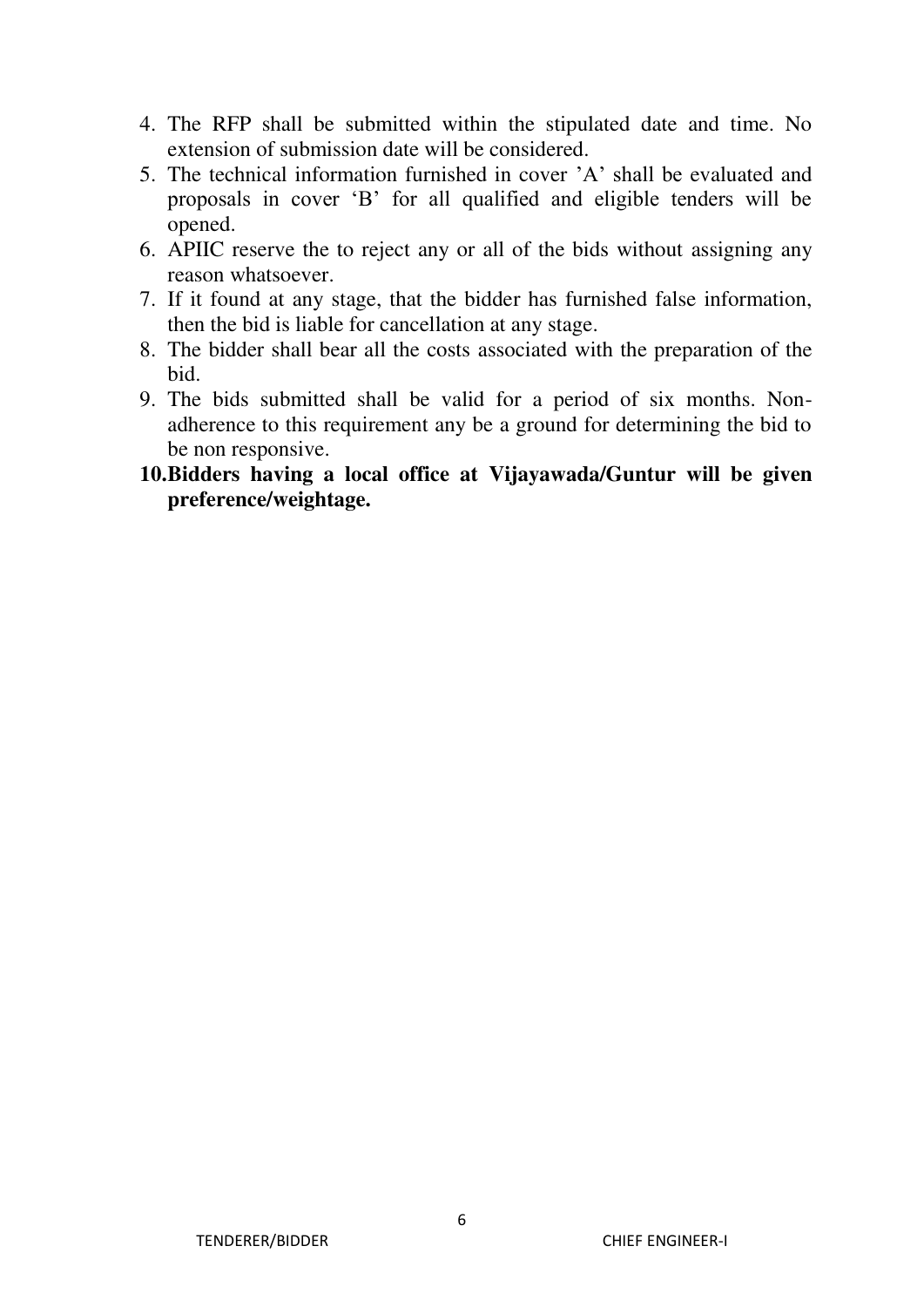## **ELIGIBILITY CONDITIONS**

- 1. The selection of the bidder based on previous experience indicative equipment list (as mentioned below) with lab facilities and experience of Technical persons and offered rate.
- 2. The bidder shall submit list of lab equipments.
- 3. The bidder shall submit list of technical persons proposed to be employed on the work with their qualifications and experience.
- 4. The bidder firms for Quality Assurance should have 3 years previous experience in similar assignment. The experience certificate issued by the competent authority either from State Government or from Government of India should be produced along with bid for verification.
- 5. The tenderer must produce PAN, TIN Nos & PF Account Numbers.
- 6. Service Tax Registration.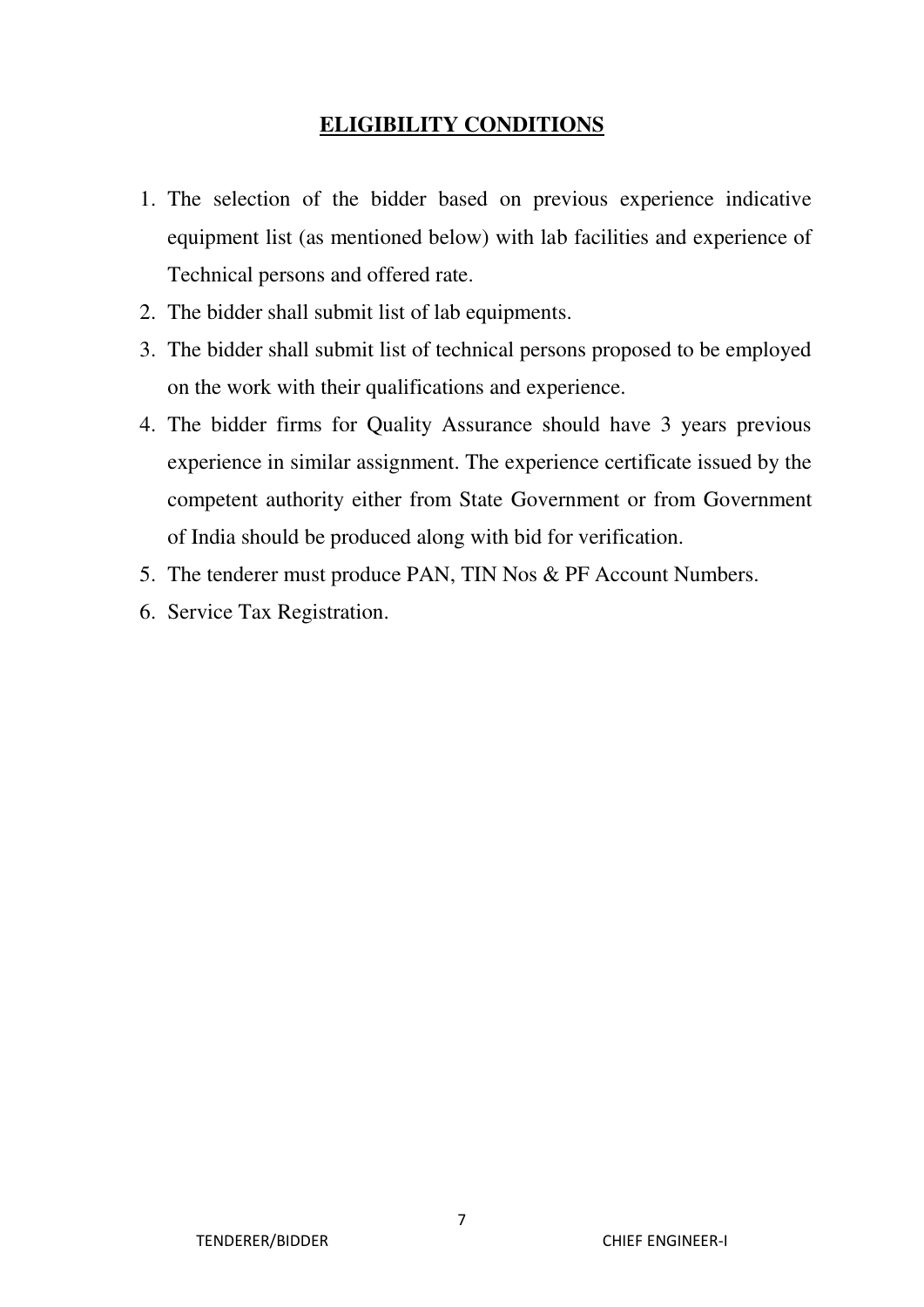## **GENERAL CONDITIONS OF CONTRACT CONTENTS**

## **CONTENTS**

## **1. General Provisions**

- 1. Definitions
- 2. Law Governing the Contract
- 3. Language
- 4. Notices
- 5. Locations
- 6. Authorized Representatives
- 7. Taxes and Duties.

## **2. Commencement, completion, Modification and Termination of Contract.**

- 1. Commencement of services
- 2. Modifications
- 3. Force majeure
- 4. Termination
- 5. By the client
- 6. By the Consultants

## **3. Obligations of the Consultants**

- 1. General
- 2. Conflict of Interest
- 3. Confidentiality
- 4. Consultants action requiring clients prior approval
- 5. Reporting Obligations
- 6. Documents prepared by the consultants to be the property of the client.
- 4. Consultants personal
- 5. Payment to the Consultants
- 6. Settlement of dispute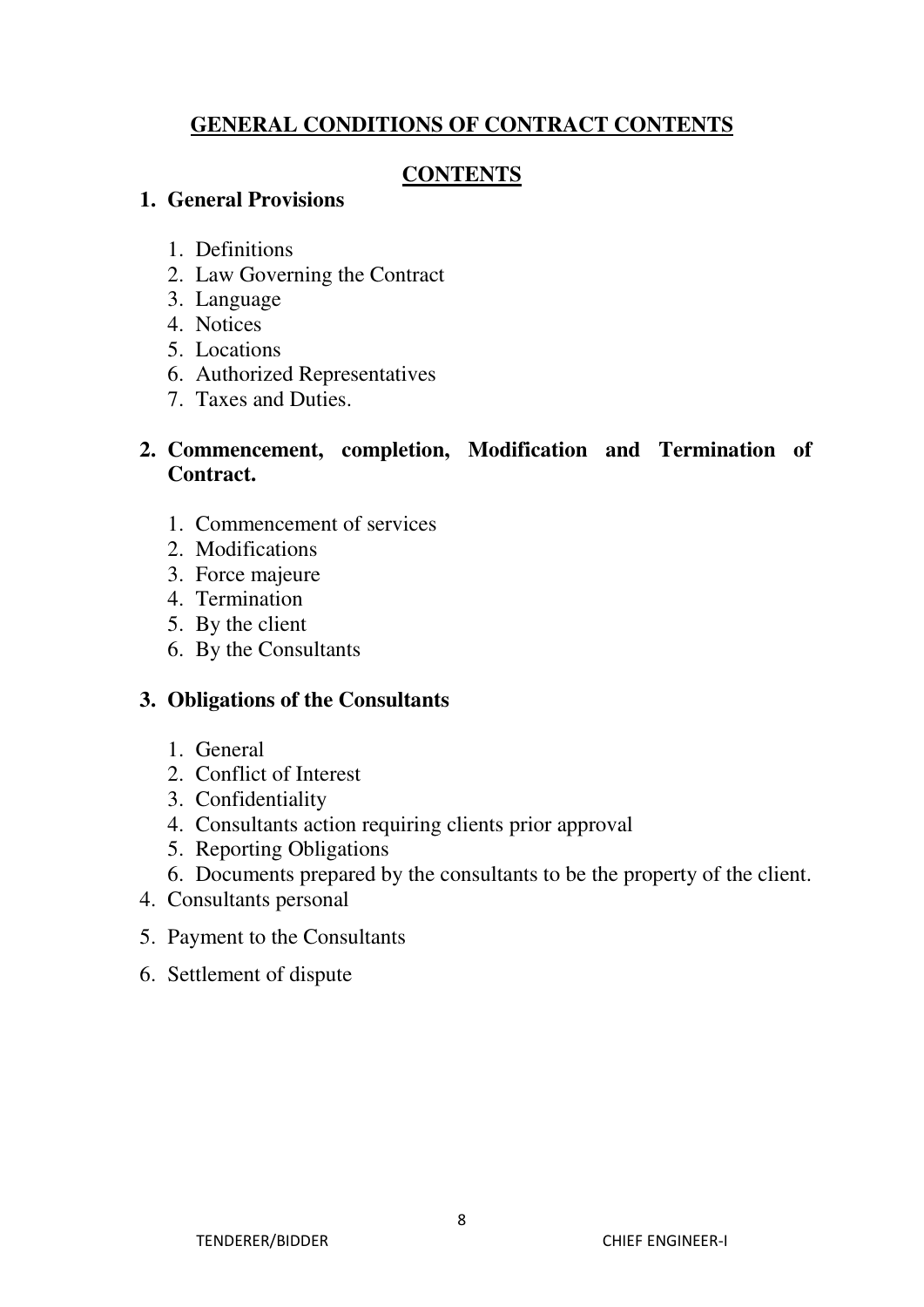## **III. SPECIAL CONDITIONS OF CONTRACT**

- 1. Brief Description
- 2. Back ground
- 3. Scope of work
- 4. Procedure of Inspection
- 5. Schedule of work
- 6. Reporting system.
- 7. Price & Payment schedule
- 8. Indemnity
- 9. Other conditions

#### **1. GENERAL PROVISIONS**

#### **1.1Definitions**

Unless the context otherwise requires, the following terms whenever used in this contract have the following meanings.

- a) "Applicable Law" means the laws of India and the state of Andhra Pradesh.
- b) "Contract" means the Contract signed by the Parties, to which these General Conditions of Contract (GC) are attached together with all the documents listed in Clause 1 of such signed Contract.
- c) "GC" means these General Conditions of Contract;
- d) "Government" means the Government of India or Government of Andhra Pradesh as appropriate to the context;
- e) "Local Currency" means Indian Rupees:
- f) "Party" means the client or the Consultants, as the case may be, and Parties means both of them;
- g) "Personnel" means persons hired by the Consultants or by any Sub consultant as employees and assigned to the performance of the Services or any part hereof;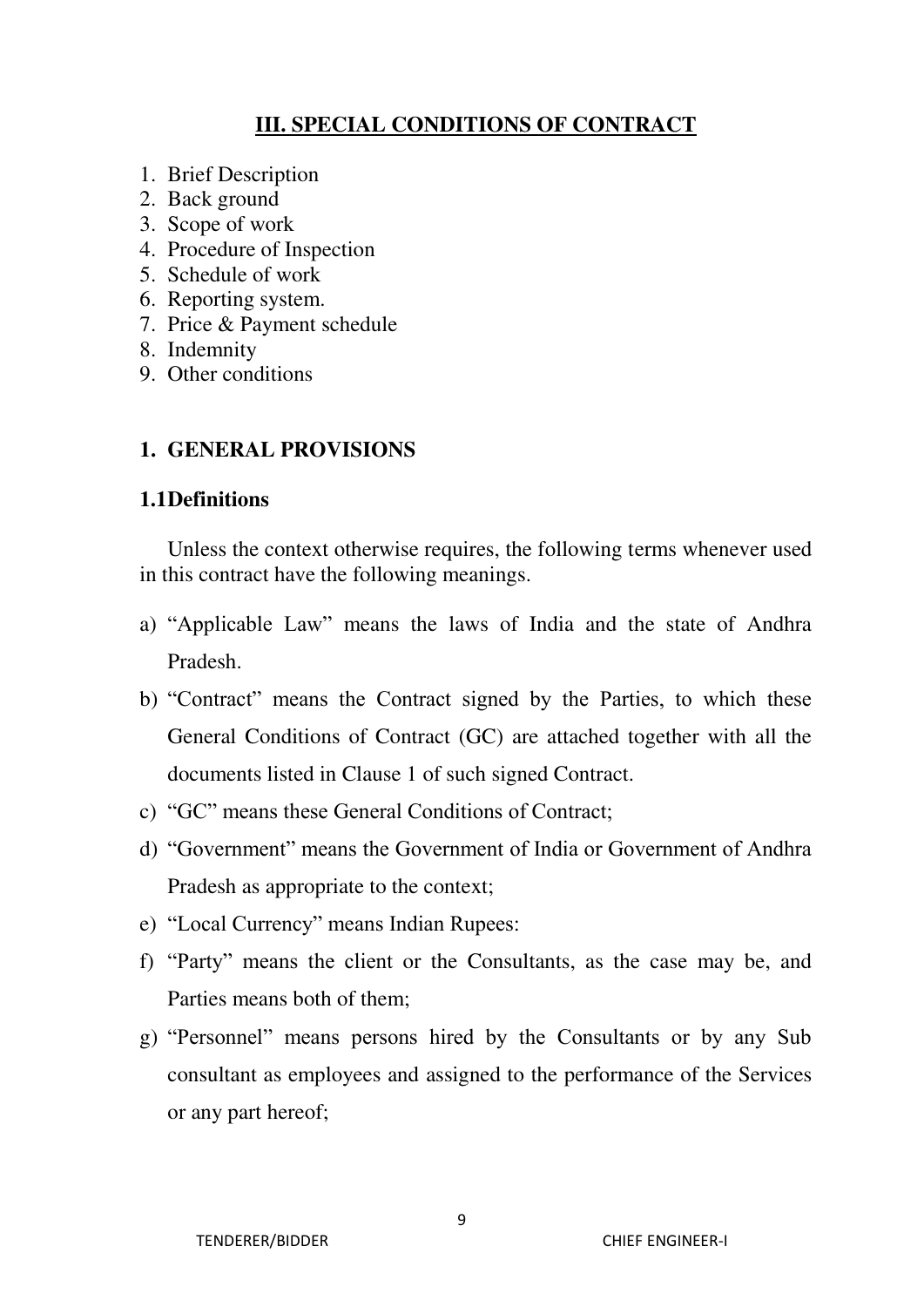- h) "SC" means the Special Conditions of Contract by which these General Conditions of Contract may be amended or supplemented;
- i) "Services" means the work to be performed by the Consultants pursuant to this Contract as described in the clause 3.0 of SC;

## **1.2Law Governing the Contract**

This Contract, its meaning and interpretation, and the relation between the Parties shall be governed by the Applicable Law.

#### **1.3Language-English**

#### **1.4 Notices**

Any notice, request or consent made pursuant to this Contract shall be in writing and shall be deemed to have been made when delivered in person to an authorized representative of the party to whom the communication is addressed as indicated in the agreement.

#### **1.5Authorized Representatives**

Any action required or permitted to be taken, and any document required or permitted to be executed, under this Contract by the Client or the Consultants shall be taken executed by the authorized representative of consultant.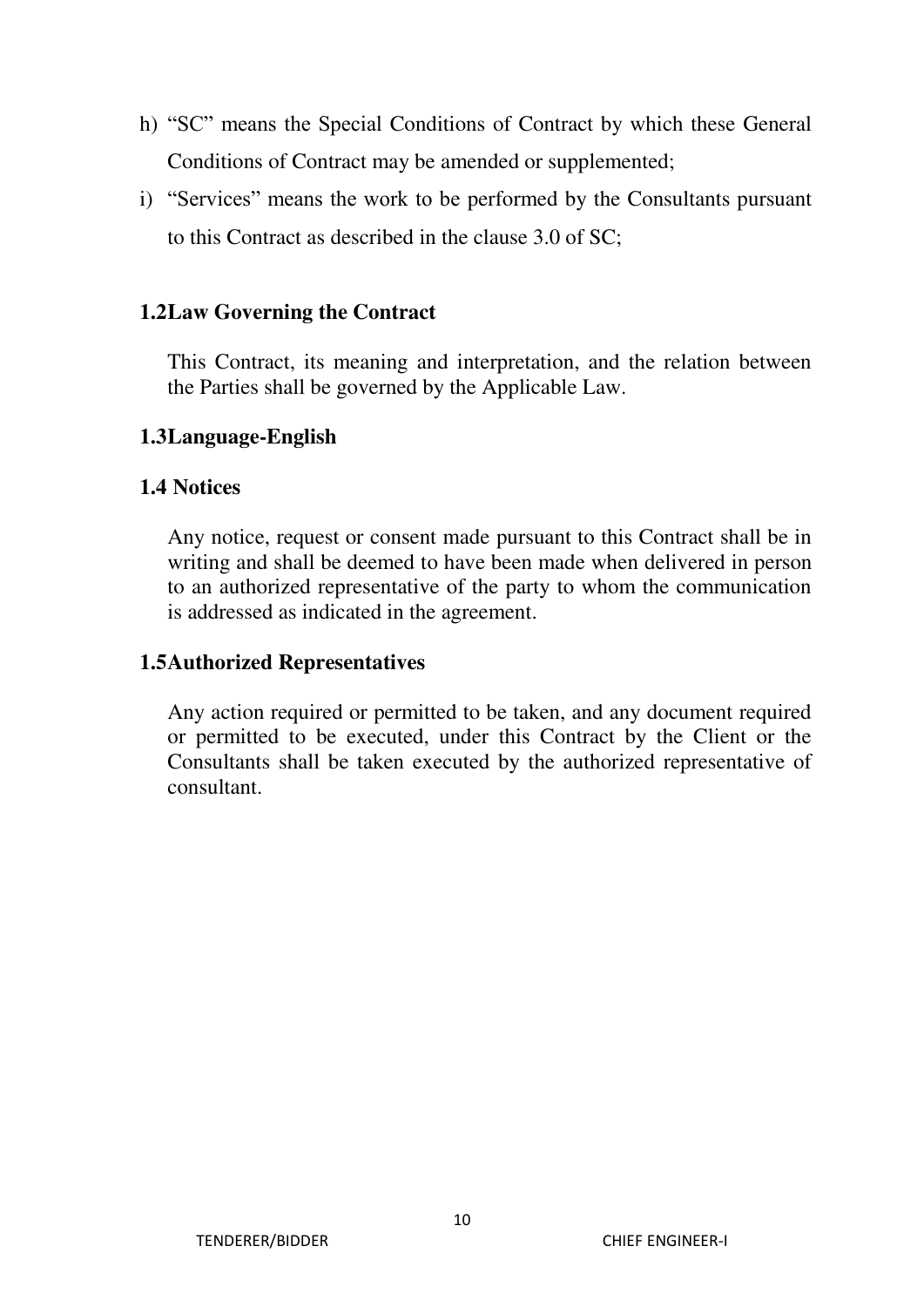#### **QUALITY ASSURANCE AGREEMENT**

This quality Assurance Contract Agreement (Herein called the "Contract") is made on this day between

(hereafter called the Consultant) which expression shall unless executed by or repugnant to the subject of context include their successors, representatives, heirs, executors to the administrator of the ONE PART.

#### **AND**

The Chief Engineer-I, APIIC Ltd., having its Corporate Office at office at "D.No.59/A-20-3/2A,1st floor, Sri Siva Complex,Fun time Club Road,Teachers Colony,Vijayawada-520008, Andhra Pradesh(herein after Called the "Client") which expression shall unless executed by or repugnant to the subject or context include their successors in office and administrators assigns of the OTHER PART.

Whereas the consultant has vast experience in the field of quality assurance and adequate number of labs and trained staff.

And whereas the client is interested to have quality assurance of the infrastructure works undertaken by it is various Industrial Parks etc.

And whereas the consultant has offered to inspect units & check the quality of the work and to the same submitted a tender.

And whereas being on the assurance given by the consultant and since it is the successful bidder decided to entrust the works of quality assurance to the consultant on the terms & conditions mentioned below and this agreement as under.

#### **1.1 Notices**

Any notice requested or consent made pursuant to this contract be in writing and shall be deemed to have been made when delivered in person to an authorized representative of the party to whom the communication is addressed as indicated in the agreement.

#### **2.0 Commencement, completion, modification and termination of contract**.

#### **2.1 Commencement of services**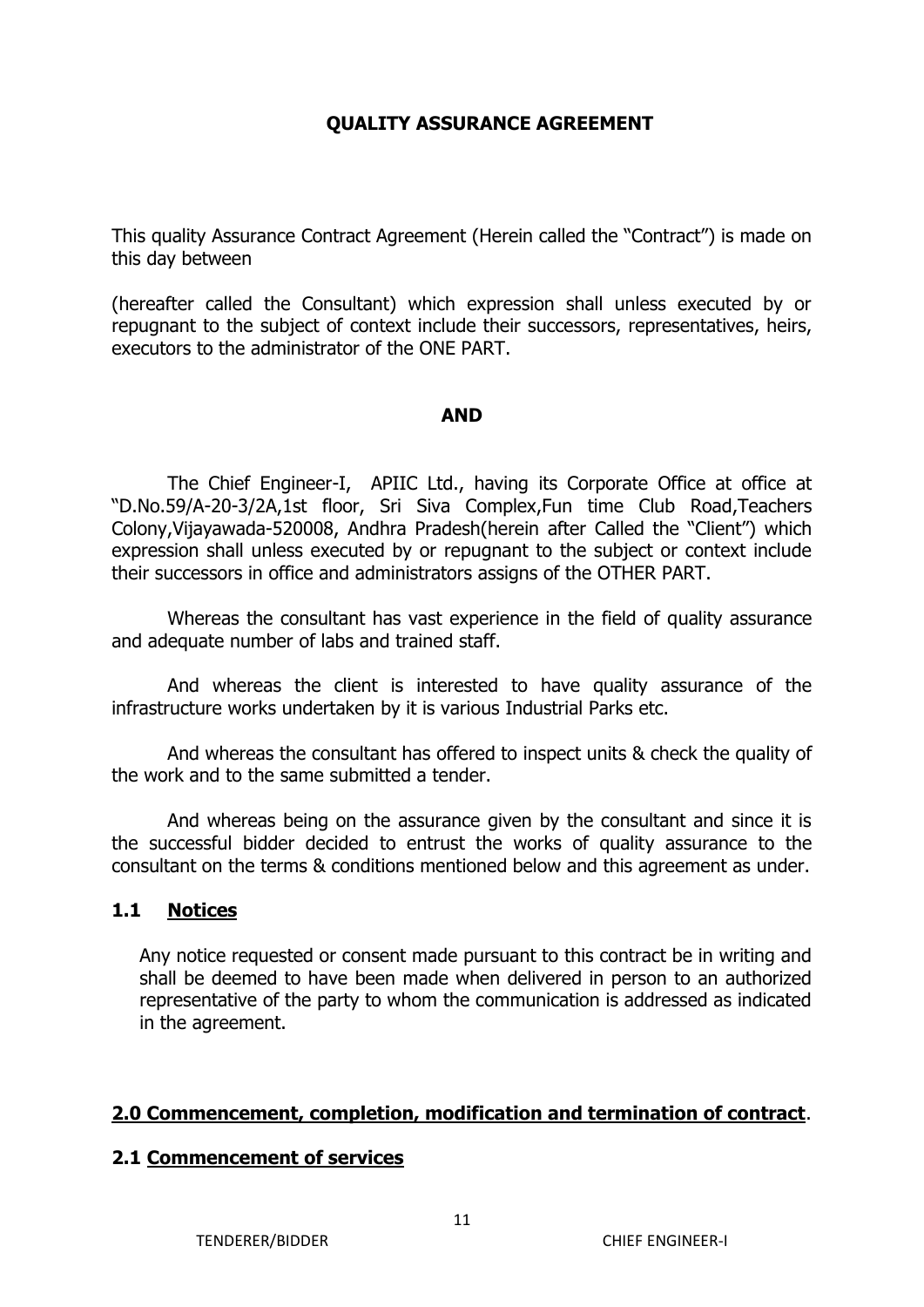The consultant shall begin carrying out the service immediately from the date

of execution of this contract/ or (if required other criteria be specified)

## **2.2 MODIFICATIONS**

Modification of the terms and Conditions of this contract, including any modification of the scope of the service or of the contract price, may only be made by written agreement between the client and consultant.

#### **2.3 Force Majeure**

- 2.3.1 The terms and conditions mutually agreed upon this CONTRACT shall be subject to force majeure.
- 2.3.2 Neither APIIC nor the consultant shall be default in the performance of its obligations here under for such period, if such performance is prevented or delayed because of war, hostilities, revolution, civil commotion, general strike, epidemic accident, fire, wind, flood, earthquake or because of any lay or order proclamation, regulation or ordinance by any Government or of any sub division there of or an order by court of Law, any act of god and state or any other cause whether of similar or dissimilar nature beyond the reasonable control of the party effected.
- 2.3.3 Should one or both the PARTIES be prevented from fulfilling their contractual obligations by a state of Force Majeure lasting continuously for a period of one month, the parties shall consult with each other regarding future implication of this CONTRACT.
- 2.3.4 In the event of Force Majeure both parties shall put in their best efforts towards resumption of the work at the earliest and shall put in their best efforts towards mitigating the costs incurred by the other works.

#### **2.0 TERMINATION**

2.4.1. BY the client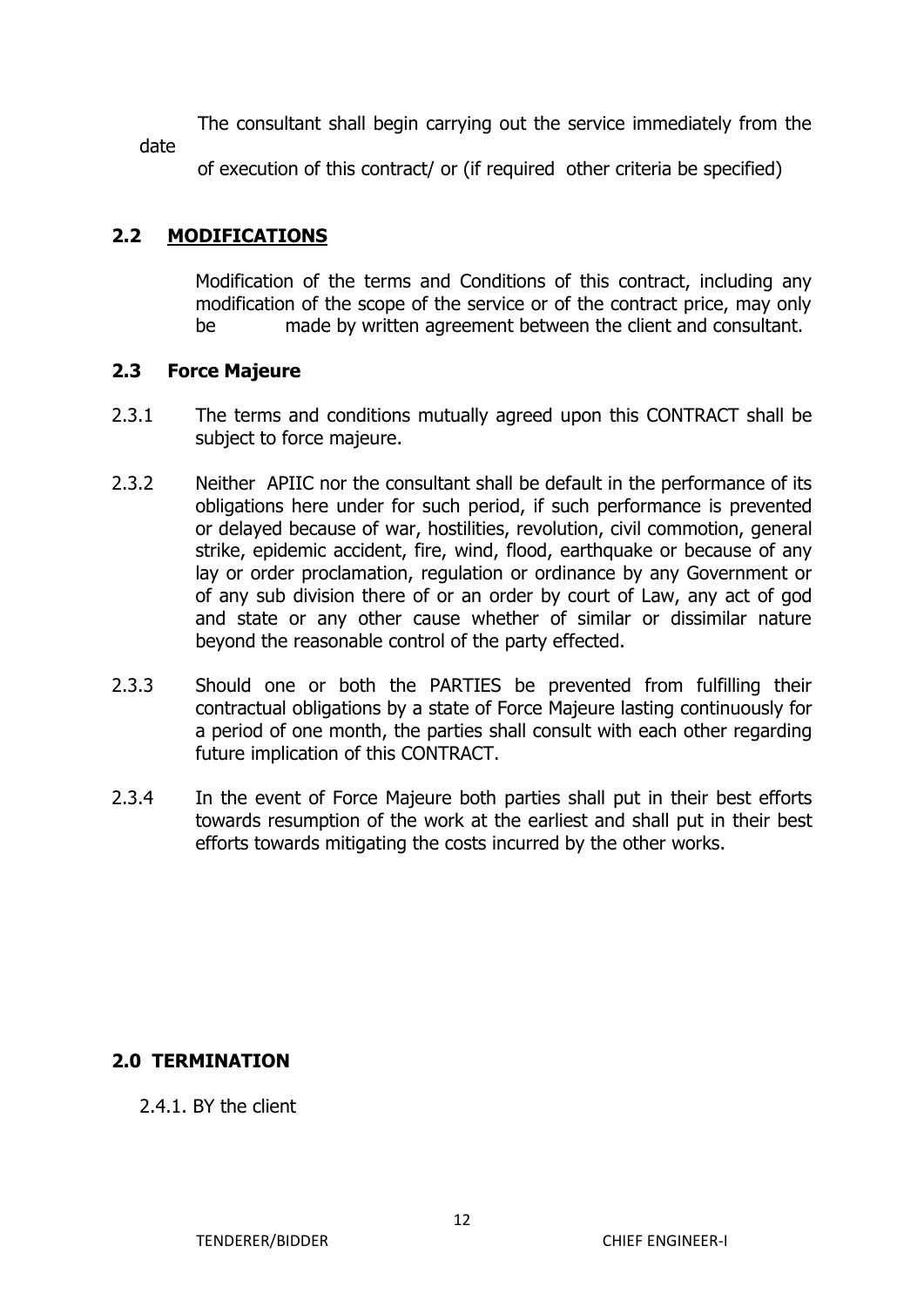The client may terminate this contract, by not less than thirty (30) days written notice of termination to the consultants, to be given after occurrence of any of the events specified in paragraphs (a) through

- a. If the consultant do not remedy a failure in the performance of their obligations under the contract, within thirty (30) days of receipt after being notified or within such further period as the client may have subsequently approved in writing.
- b. If the consultants become insolvent of bankrupt.
- c. If, as the result of Force majeure, the consultants are unable to perform a material of the service for a period of not less than sixty (60) days.

Or

- d. If the consultants, in the Judgment of the client has engaged in corrupt of fraudulent practices in competing for or in executing the contract.
- e. If the consultant fails to take up the quality assurance works with the agreement and breach any of the terms & conditions this contract.

For the purpose of this clause.

"Corrupt practice" means the offering, giving or soliciting of anything of value to influence the action of a official in the selection process or in contract execution.

"Fraudulent practice" means a misrepresentation of fact in order to influence a selection process or the execution of a contract to detriment of the Borrower, and includes collusive practice among consultants (prior to or after submission of proposals) deigned to establish price at artificial noncompetitive levels and to deprive the Borrower of the benefits of free and open competition.

#### 2.4.2 **By the Consultants**

The consultant may terminate this contract, by not less than thirty (30) days written notice to the client, such notice to be given after the occurrence of any of the events specified below if as the result of Force Majeure, the consultants are unable to perform a material portion of the service for a period of not less than thirty (30) days.

#### 3.0 **OBLIGATION OF THE CONSULTANTS:**

#### **3.1 General**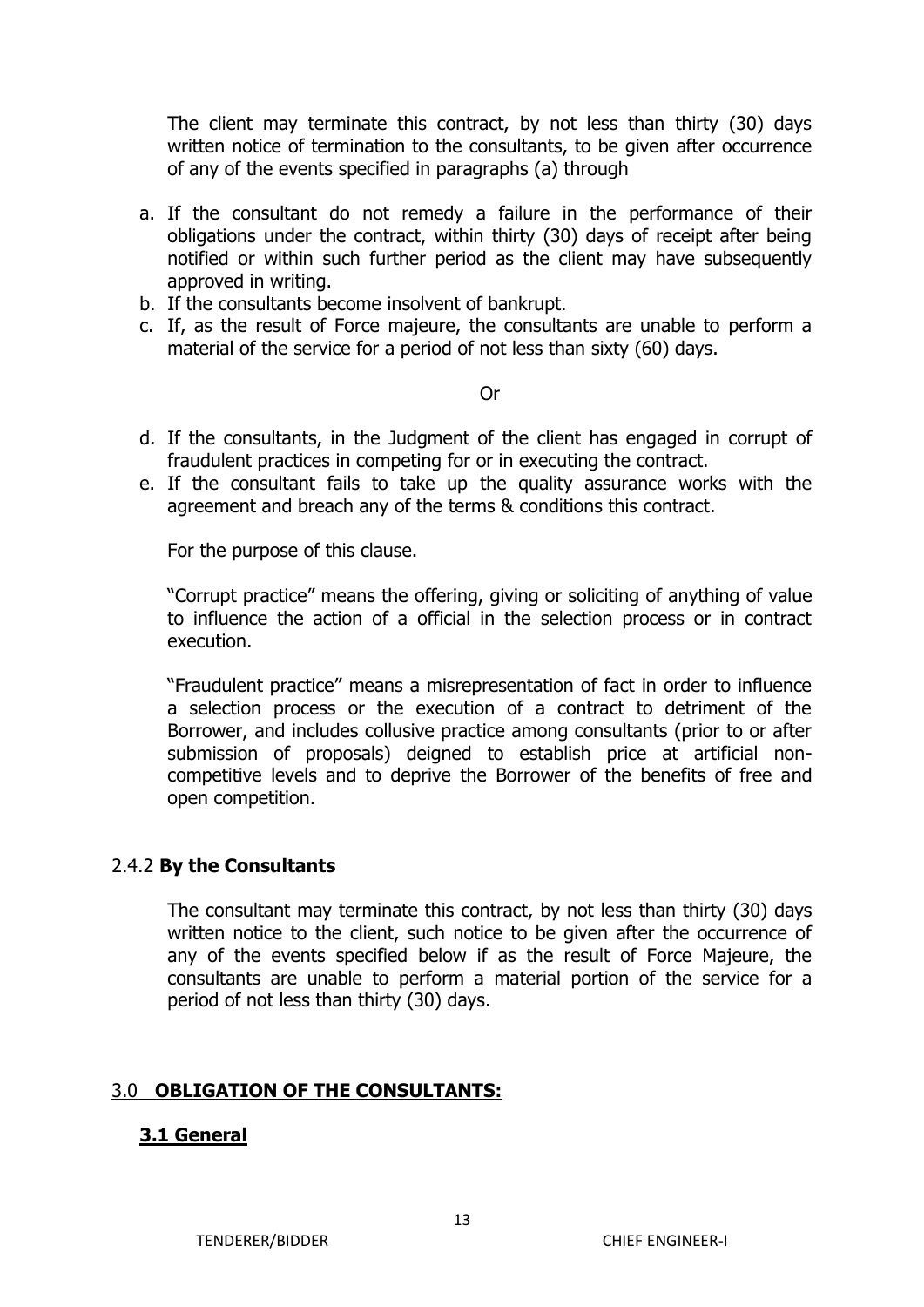The consultant shall perform the Third Party Quality Assurance Service for the works of APIIC. The consultants shall perform the service and carry out their obligations hereunder with all due diligence, efficiency and economy, in accordance with generally accepted professional technique and practices, and shall observe sound management practices, and employ appropriate method. The consultants shall always act, in respect of any matter relating to this contract or to the services, as faithful advisers to the client. The consultant shall take all steps to take action in accordance with the technical sanction/agreement of works contract between APIIC and work contractor.

The consultant can also submit recommendation for betterment of the work regarding quality, quantity, economy and progress of work in general to the ED. The consultant has to thoroughly check the quality and quantity in terms of prevailing IS codes and procedures and to satisfy the technical sanction accorded for the subject work and has to feel responsibility for the work with respect to quality, and quantity as referred in technical sanction and deviations there upon approved by the technical sanction authority.

## 3.2 **Conflict of Interests.**

The Consultancy fee of the consultants pursuant to clause 5 shall constitute the Consultants sole consultancy fee in connection with this contract of the Service and the consultants shall not accept for their own benefit any trade commission, discount or similar payment in connection with activities pursuant to this contract or to the Services or in the discharge of their obligations under the Contract. If any other contract engaged is related to the consultant in any manner it shall forthwith inform the same to the client and the client shall be competent to take appropriate decision for such works.

#### 3.3 **Confidentiality:**

 The Consultants, and the personnel of either of them shall not, either during the term or within Two (2) years after the expiration of this contract, disclose any proprietary or confidential information relating to the Project, the services, this contract or the clients business or operations without the prior written consent of the client.

#### 3.4 **Consultant actions requiring Clients Prior Approval**

The consultant has to obtain prior written approval from the client

I. For conducting special tests at any recognized laboratories at no extra cost and does the consultant have its labs owing the responsibility for the correctness of the report.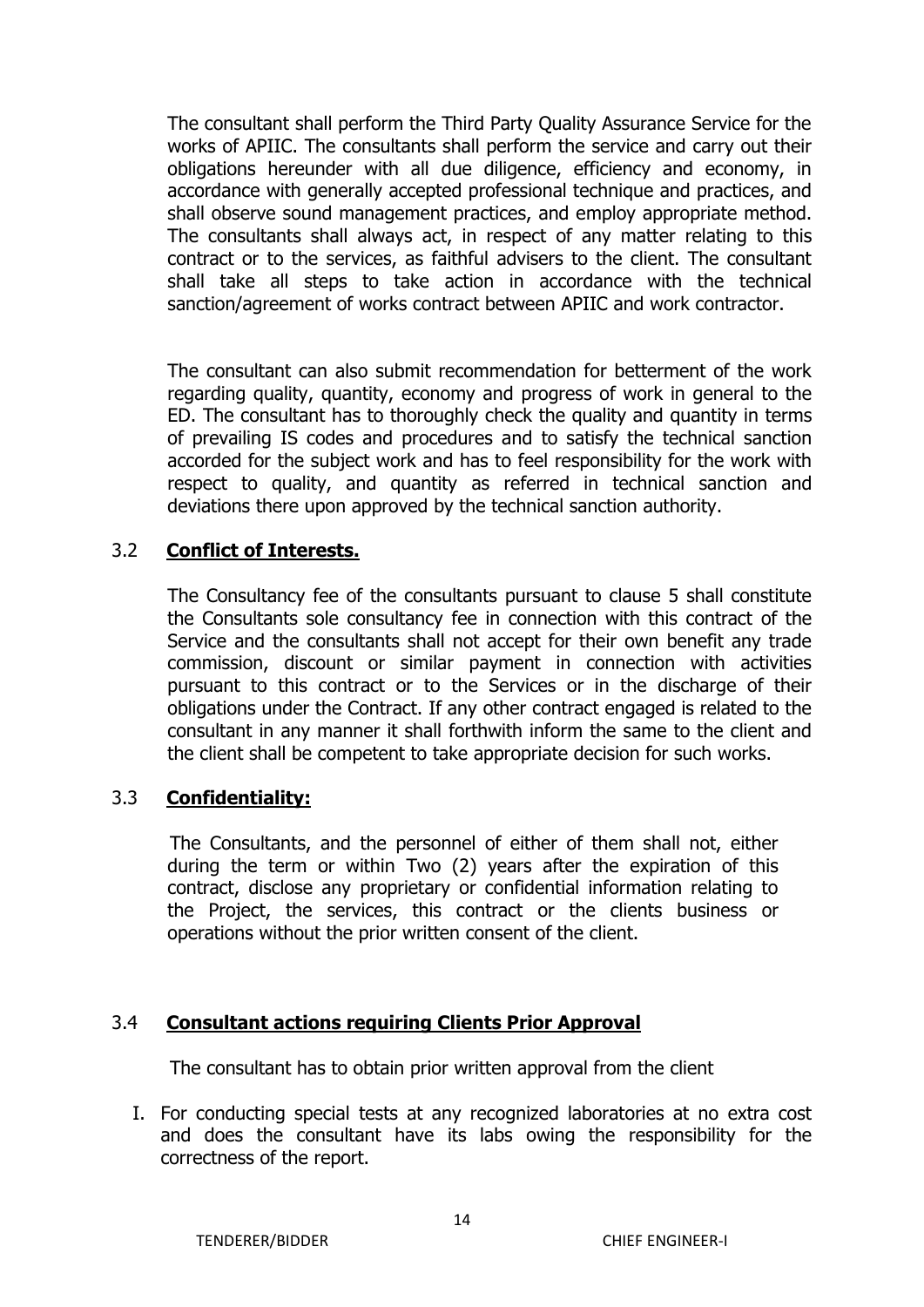II. For engaging any retired/in service government /PSU engineers of Andhra Pradesh.

#### 3.5 **Reporting System:**

 The consultant shall submit the test reports to the clients on weekly basis as per terms of reference.

 The consultant would collect the information from the work site through detailed formats by carrying out relevant tests and base information along with data will be submitted to concerned General Manager(QC) and forward the copies to the zonal Manager and consolidated information to VC&MD. All the information, work wise, would be documented in a register.

#### 3.6 **Documents Prepared by the Consultants will be the Property of the Client.**

 All plans, drawings, specifications, designs, reports and other documents submitted by the consultants would remain the property of the client only.

#### 4.0 **CONSULTANT PERSONAL:**

 As per the terms of reference adequate man power would be deputed on the work site to carryout necessary tests and preparation of reports. The consultant would depute adequate & properly trained/qualified manpower and other resources at respective locations based on workload and specific requirement. All the liabilities of man power working on the works would be with consultants, and they shall not be treated as employee or engaged by the client.

#### 5.0 **PAYMENT TO THE CONSULTANTS:**

 The payment to the consultant along with service tax would be made to the consultants specified in the payment schedule in the SC.

#### 6.0 **SETTLEMENT OF DISPUTES:**

 Any dispute arising out of this contract, which amicably not settled between the parties, to solve it initially, same, would be presented only to the department committee comprising VC & MD and Chief Engineer and Zonal Manager concerned and consultant.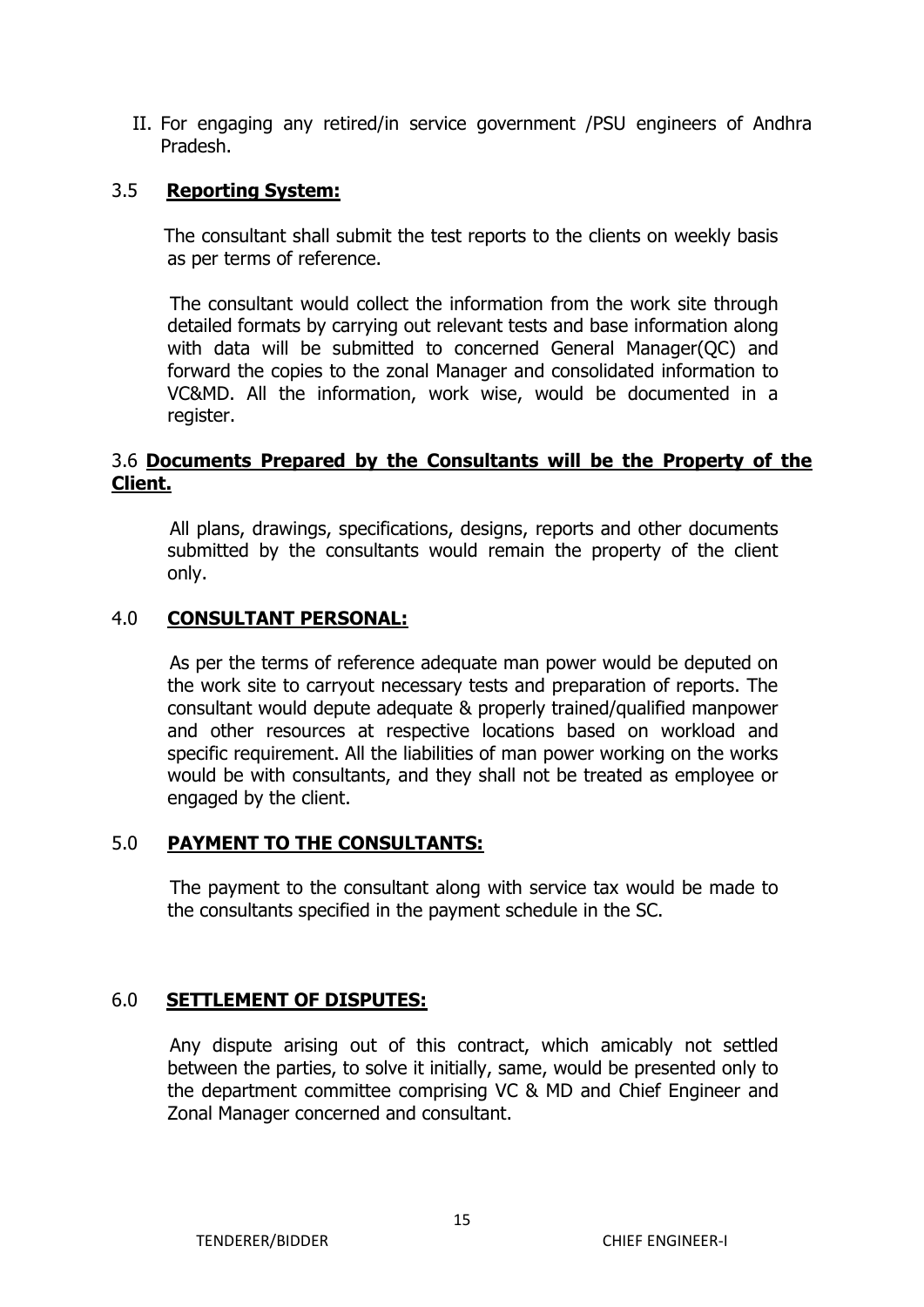## III **SPECIAL CONDITIONS OF CONTRACT**

#### **1.0 BRIEF description of task:**

 This task involves assisting the client in ensuring good quality of works like Civil, Electrical, Water Supply System and etc. being taken up by APIIC.

#### **2.0. Back Ground:**

 The APIIC is executing works in the entire AP state and infrastructure being created in Industrial Parks, IDA,s SEZs, and Autonagar and any other works executed by the APIIC in all respects.

The works includes:

- a. Formation & metalling and providing BT/CC to the roads.
- b. Improvement of roads.
- c. Improvements to parks and landscaping.
- d. Traffic dividers, foot paths, traffic islands.
- e. Construction of shopping complexes/corporate buildings/Factory sheds/any other buildings.
- f. Water supply
- g. Storm water Drains/sewerage/Effluent treatment schemes & disposals.
- h. Providing power supply internal & external including street lights.
- i. Other Civil works as entrusted etc including interiors & exteriors developments.

For ensuring good quality of construction and improving efficiency, it is proposed to provide third party quality assurance through an independent agency.

#### 3.0. **SCOPE OF SERVICES**:

The tasks of consultants are;

- I. Carry out required pre construction QA checks.
- II. Carry out required QA checks during construction.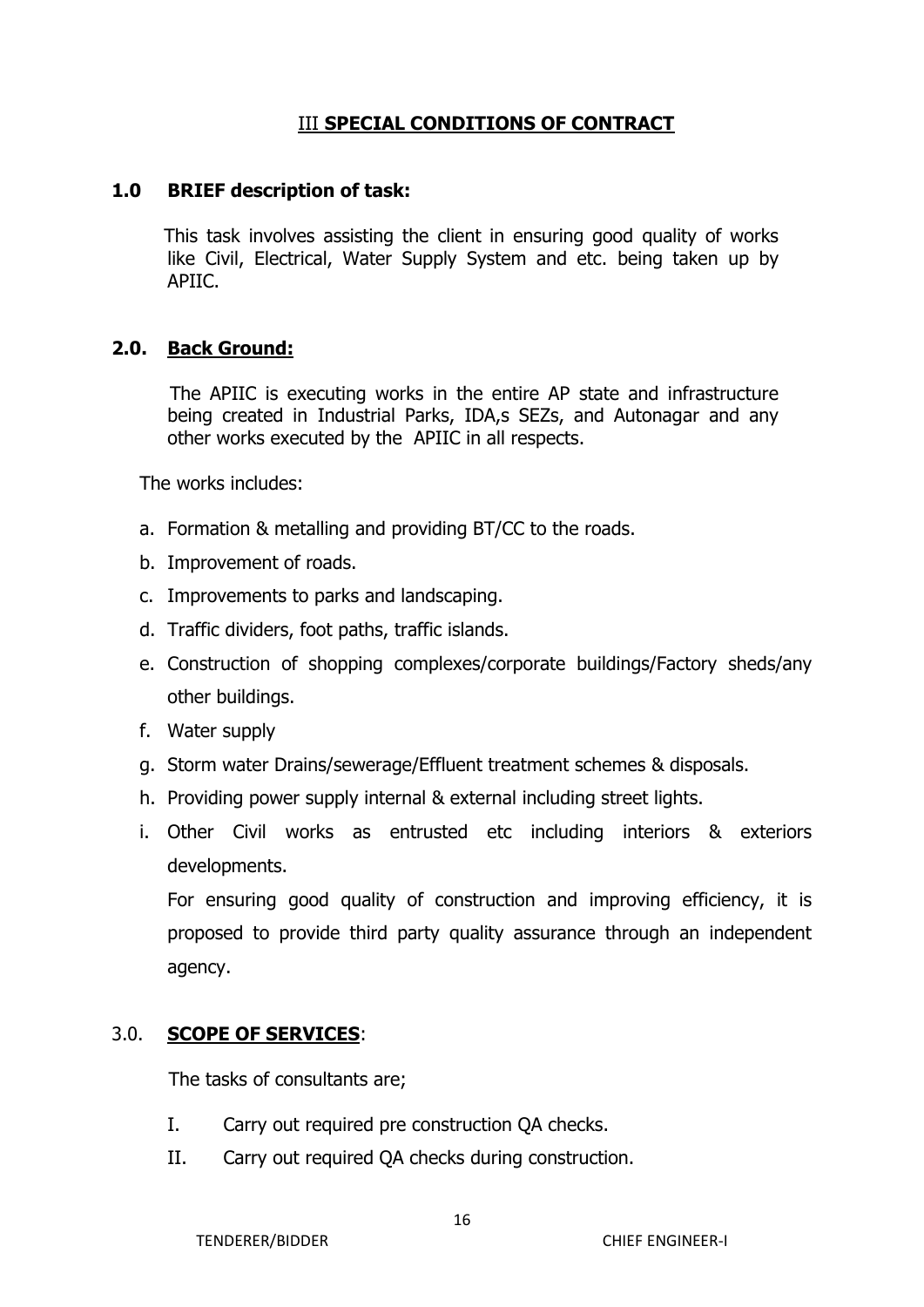III. Carry out required QA checks post construction.

The role of quality Assurance consultant shall include conducting required checks of activities of construction from the starting stage to the finishing stage. This would involve collection of samples and arranging testing. The consultant would be reporting to the concerned level of officers through weekly report and suggesting, interaction with various authorities as and when requires. All the tested and quality assurance inspections would be conducted at required stages and as per the laid down specifications.

- a) Establishment of central reporting station at Vijayawada for all kind of communications by weekly/stage wise reporting to concerned chief Engineer/Zonal Managers.
- b) District wise team would be working in respective sites for conducting QC tests.
- c) Field staff with mobile testing equipment for onsite inspections including required checks of the works.

## **3.1 The following tests to be conducted.**

## **3.1.1 GENERL TESTS ON MATERIALS**

- 1. Test on cement
	- a) Standard Consistency
	- b) Fineness
	- c) Initial and final setting times
	- d) Soundness
	- e) Compressive strength
	- f) Specific gravity
- 2. Tests on fine aggregate
- 3. Tests on coarse aggregate
- 4. Compressive strength of concrete (Cubes)
- 5. Tension test on steel rods
- 6. Tests on Bricks
- 7. Concrete Mix design
- 8. Sieve Analysis of fine coarse aggregates

## **2.1.2. Test on Roads**

- 1. Test on Bitumen
	- a) Penetration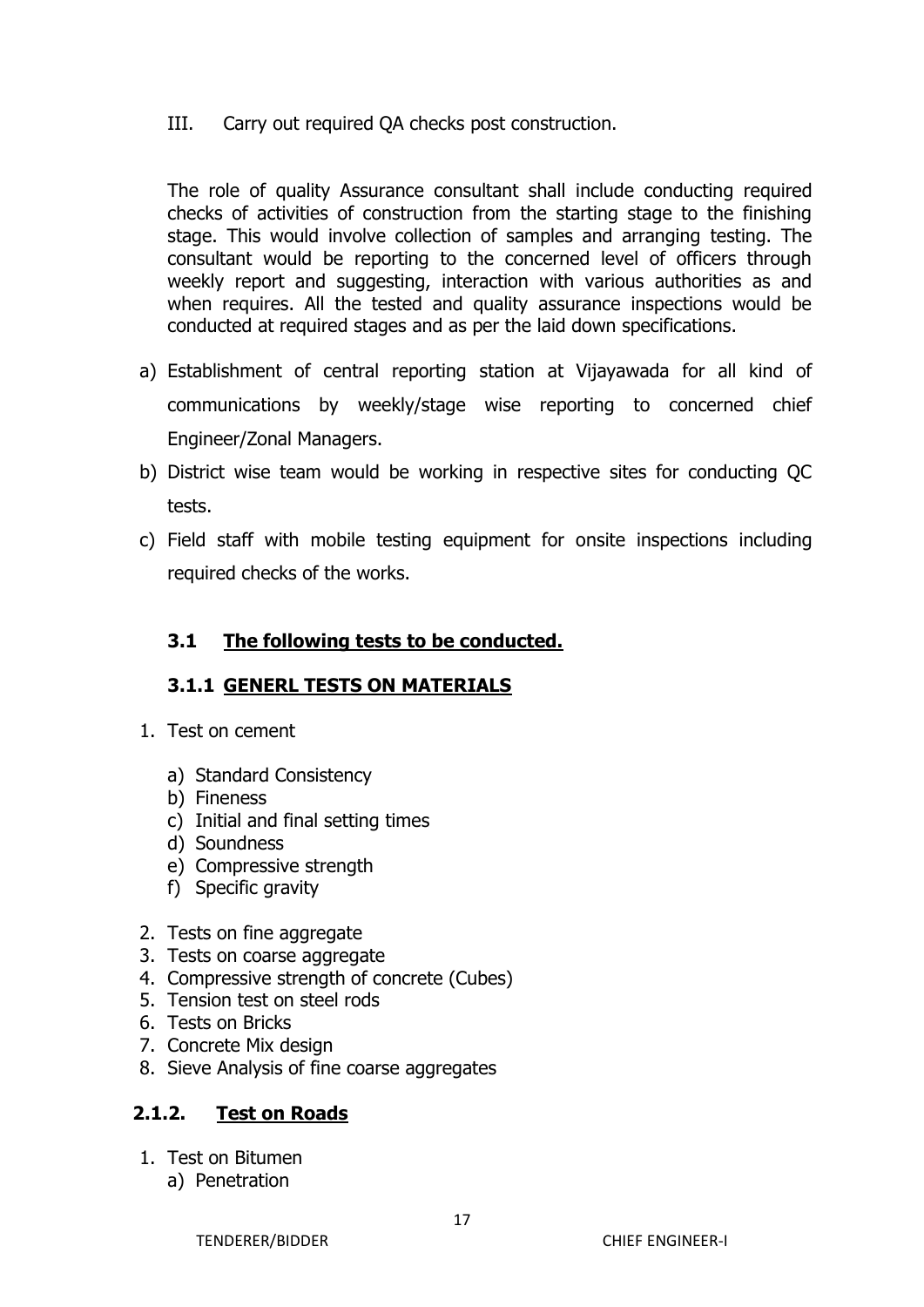- b) Softening point
- c) Flash & fire point
- d) Ductility test
- e) Solubility test
- f) Loss on heating
- g) Specific gravity
- h) Bitumen extraction test
- 2. Tests on Coarse Aggregates
	- a) Impact value
	- b) Crushing value
	- c) Loss Angles abrasion
	- d) Flakiness/Elongation Index
	- e) Water absorption
	- f) Specific gravity
	- g) Stripping value
- 3. Tests on Fine aggregates
	- a) Specific gravity
	- b) Bulking
	- c) Density
	- d) Soundness tests 5 cycles
- 4. Mix design
	- a) Job mix formulae for anyone of MB. DMB,BC Mix seal etc.
	- b) Pavement Quality concrete (PQC), RCC, PCC.
	- c) Marshal stability testing on bituminous.

Mixes or hardness test for mastic asphalt on prepared sample

- 5. Field test
	- a) Pavement design of sub-grade by CBR method.GSB tests
	- b) WBM tests
	- c) Laying jointing and pipe line test
	- d) Other tests like electrical works as per IS specifications for cables and and materials agreement, specifications of contractors.
- 2.1.3 Building items
	- a) Aluminum powder coating
	- b) Un plasticized poly vinyle chloride (UPVC) Doors, windows and ventilator
	- c) Wooden items relevant tests
	- d) Relevant tests on glass
	- e) Physical properties of necessary steel items
	- f) Relevant tests on tiles
	- g) Relevant test on painting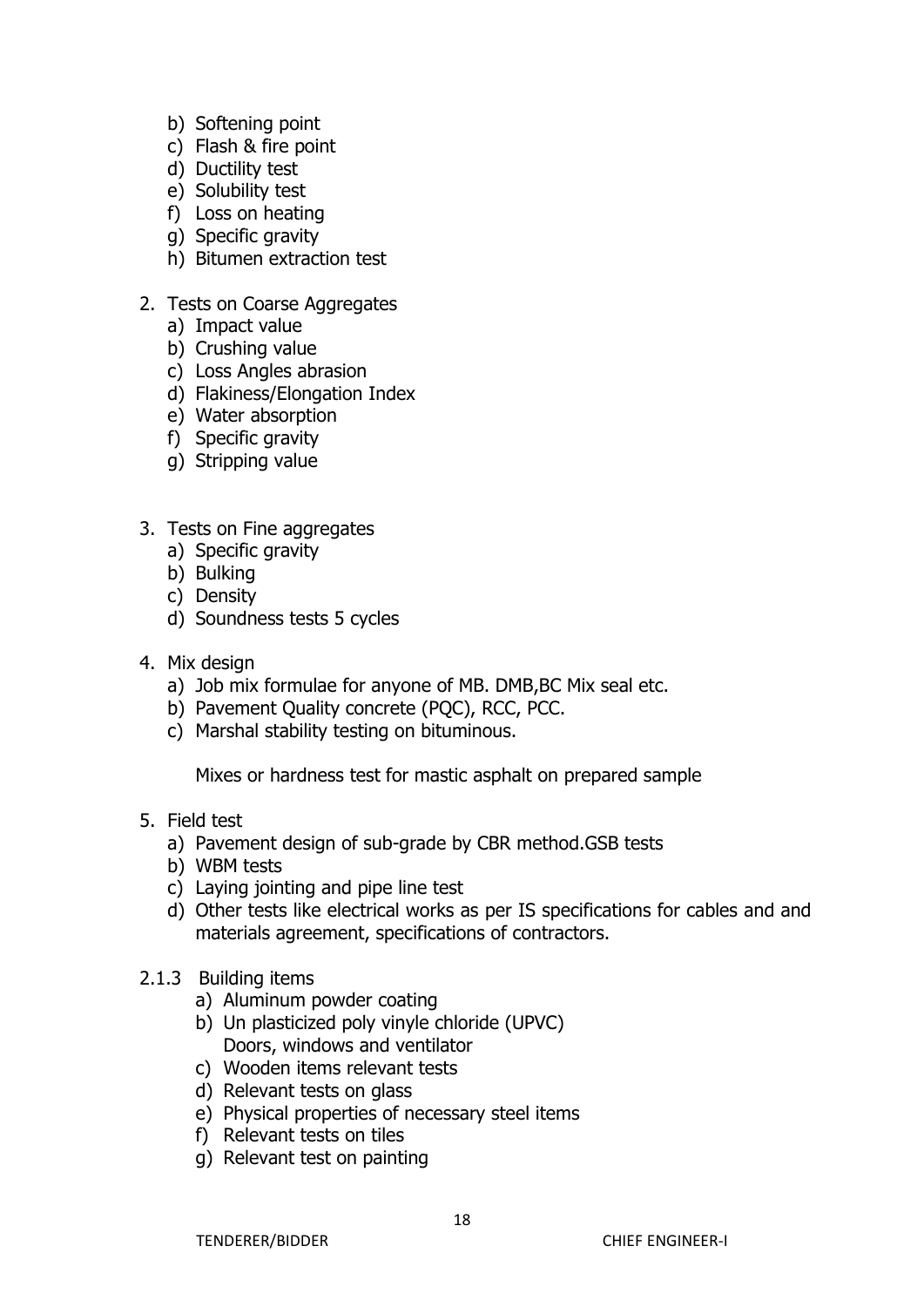- 2.1.4 Water Supply & Sanitary items
	- a) Relevant tests on water supply & sanitary items
- 2.1.5 The following Electrical tests to be included and the tests to be done at CIPET (Central Institute of Plastics Engineering Technology) or Vimta Labs or equivalent labs.
- 1. On Wires/UG cables
	- a. Resistance test
	- b. Insulation tests
	- c. High Voltage test
	- d. Short circuit test
	- e. Continuity Test
- 2. On Equipment
	- a. D.G set
		- Load test for 0%,25%,50%,75%,100% and 110%
	- b. A.C Equipment
		- Temperature Test
- 3.1.3 In addition, the consultant need to check the manufactures test certificates for the materials like pipes & Fittings, electrical items steel, cement, Bitumen (for Grade) etc. The contractor will have to provide these certificates, to the consultants at the time of inspection.
- 3.1.4 The consultant shall faithfully conduct tests/checks and sampling required to be executed as Andhra Pradesh Standard specifications/IRC specifications/MORTH/ $1<sup>st</sup>$  PH & MED specifications by the contractors.
- 3.1.5 The consultant will be fully responsible for the authenticity of the test results and submit test results in original to the Dy. General Manager (QC), QC wing without hindrance of work.
- 3.1.6 Assessment about the process involved in the construction, like curing, pitting etc.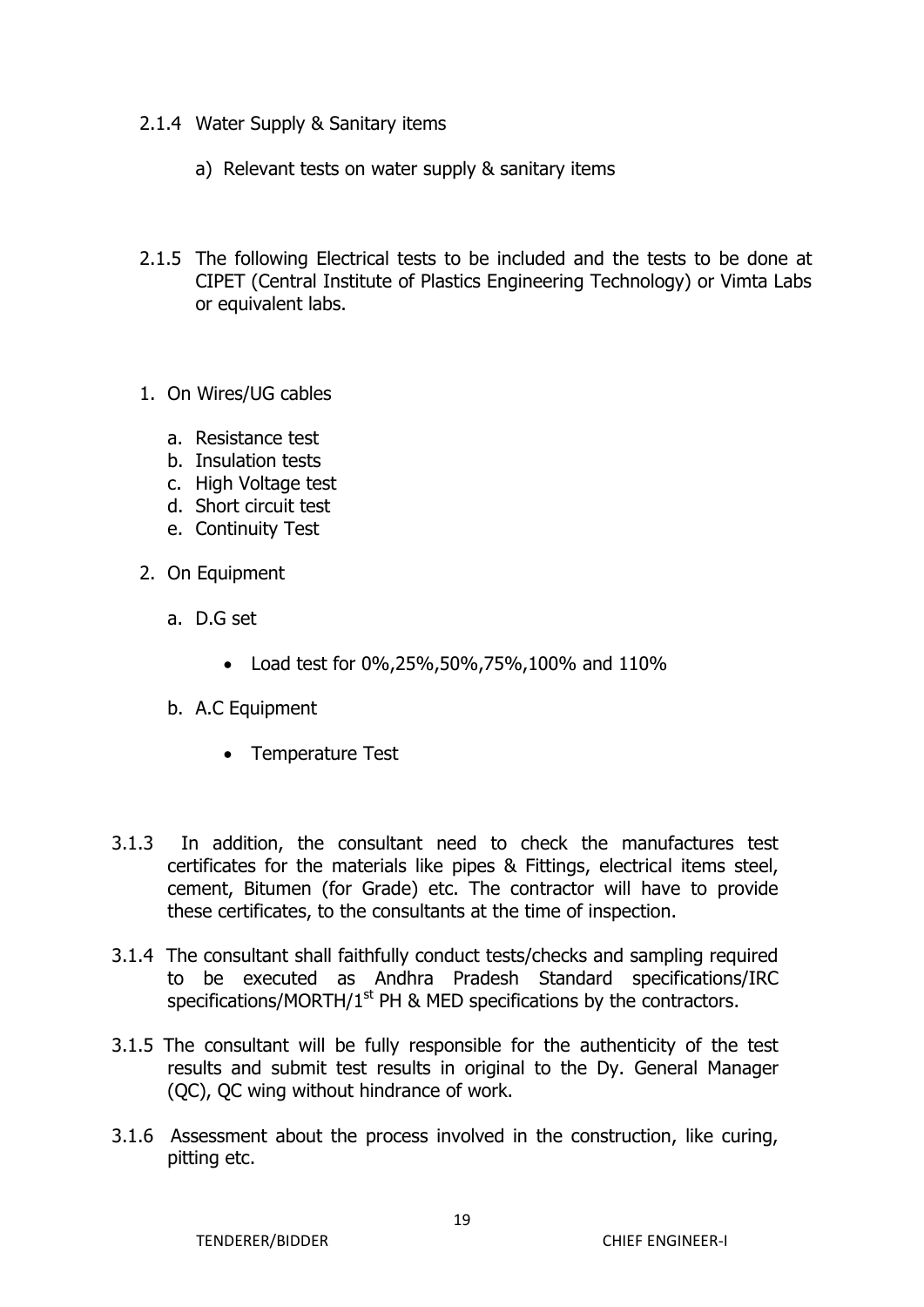## 3.1.7 **INDICATIVE LIST OF EQUIPMENTS**

- 1. Survey instruments including total station
- 2. Equipment for condition survey on road and bridges
- 3. Sieves of all sizes i/c sieve shaker and balances of requires capacity
- 4. Cube strength testing machine
- 5. Core cutting machine
- 6. Equipment for cement testing
- 7. USPV (ultra Sonic Pulse Velocity) Meter
- 8. Moister Meter
- 9. Hammer of all sizes require to be used in building work
- 10.Rebound hammer
- 11.Leak Detection Equipments
- 12.Other miscellaneous equipments such as Screw Driver, Plumb-bob Ovens, Slump Cone, graduated measuring Cylinders of required capacity, gauge Tape Vernier Caliper, Magnifying Glass, Sprit Level, Vibration Table, Dial Gauage etc.
- 13.Project Specific instrument, if required.

#### **4.0. Procedure of Inspection**

- The field quality assurance staff at the site, which will be headed by one senior Manager/Engineer, would inspect the construction and other activities. Filed quality assurance team would consist of a number of Managers/Engineers from the discipline of civil engineering and one from the discipline of electrical engineering. The consultant would be provided schedule of works likely to be executed in the next week by concerned Zonal Manger so that consultant may plan weekly programme in advance besides this, there would be Junior Engineers/Supervisors having similar specialization as mentioned above, Lab technicians and field Assistant. However, the exact composition will depend upon the, scope of work and the work load based on number of contracts executed by APIIC of respective Zones.
- After obtaining the construction programme and the work schedule from C.E/ZM a joint visit of the APIIC to the sites for inspection and overall appraisal shall be undertaken.
- All test, checks are to be carried out a per relevant IRC/MOST/MORTH odes and IS specifications, APSS and as per rules, agreements and Drawings for qualitative and quantitative analysis.
- The Consultant shall make its own arrangements for transport including local travel and his office accommodations.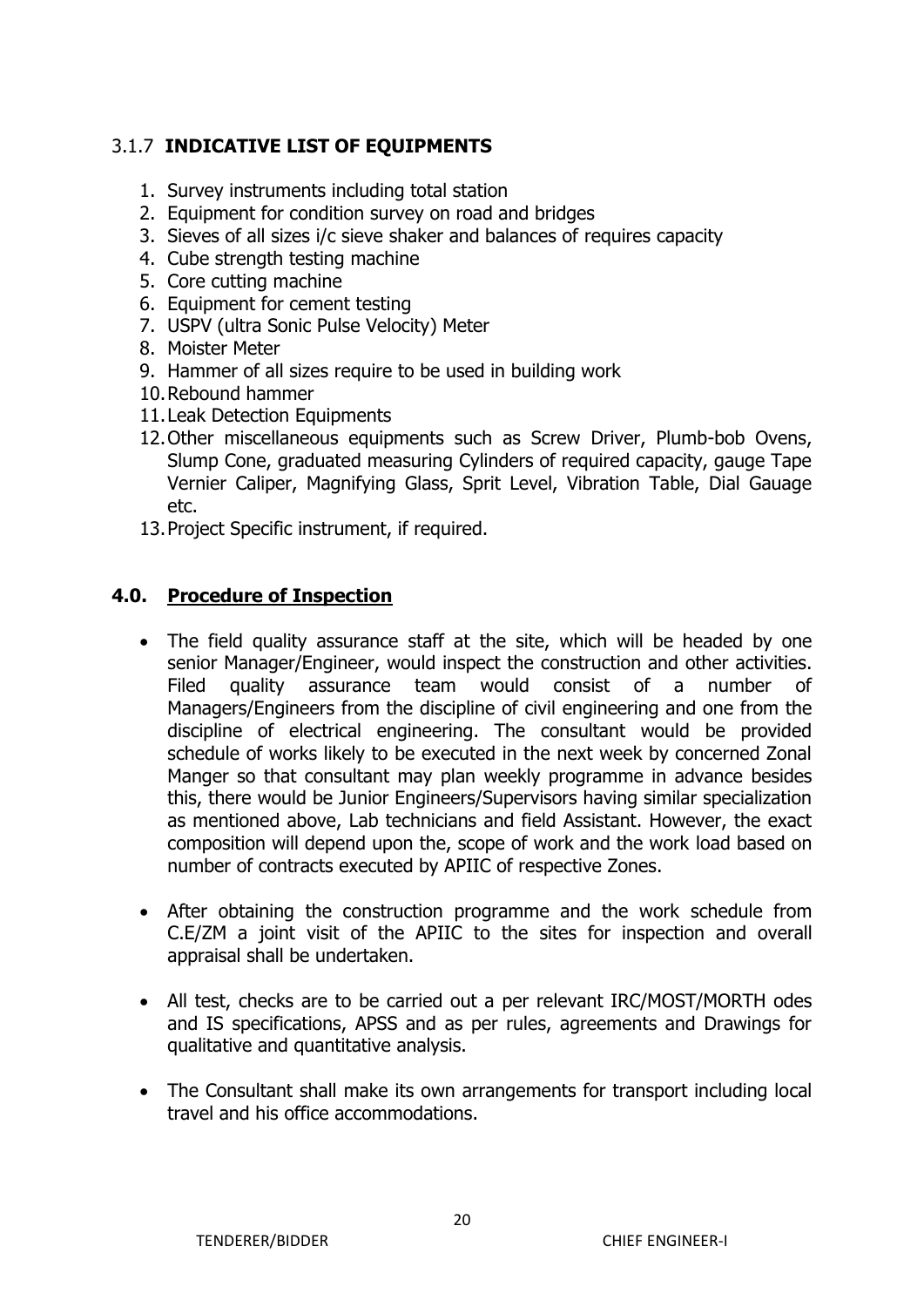The consultant shall be supplied with all the latest construction drawing and contractors agreement along with technical specifications and interact directly with CE/ZM/concerned work.

#### **5.0. Schedule of Inspection:**

 The following inspection schedule shall be adhered by the consultants field quality Assurance team, Surprise checks every day or alternative day or depending upon the job requirements. The Manager/engineer will identify the items and the location on site, which will be inspected upon by the Assistant Managers/site engineers for the next working day. The concerned engineer of APIIC would be responsible for regular supervision of contraction work & workmanship of all the construction works. The Contractor would be advised not to carryout important activity of construction without prior information to concerned Chief Engineer/Zonal Managers as well as third party assurance consultants.

#### **6.0. Reporting system:**

 Documentation of the reports duly signed & authenticated on each work taken up in the APIIC with work wise photographs before commencing, during and after execution with final sets of report would be submitted to the General Manager (QC), APIIC, Vijayawada, with a copy to concerned Zonal Managers. Further consultant has to submit summary of the report to Vice Chairman & Managing Director on weekly basis and final compliance report will be issued to work by quality control wing of APIIC based on the report.

## **7.0. Price & Payment Schedule**

#### **7.1 Consultancy fee:**

 The Consultant fee @ \_\_\_\_\_ for the Quality Assurance will be on value of work done by the contractor.

#### **7.2 Service Tax:**

In addition to above, client would pay as applicable service tax on consultancy fee(or as stipulated by the Government from time to time) toward service tax to the consultant on each payment and the same would be deposited by the consultant to the Central Excise department and its copy of receipt would be submitted to the APIIC from where the payment is made to the consultant (OR) the client themselves will remit the service tax to Central Excise department in favour of consultant.

#### **7.3 Payment Schedule:**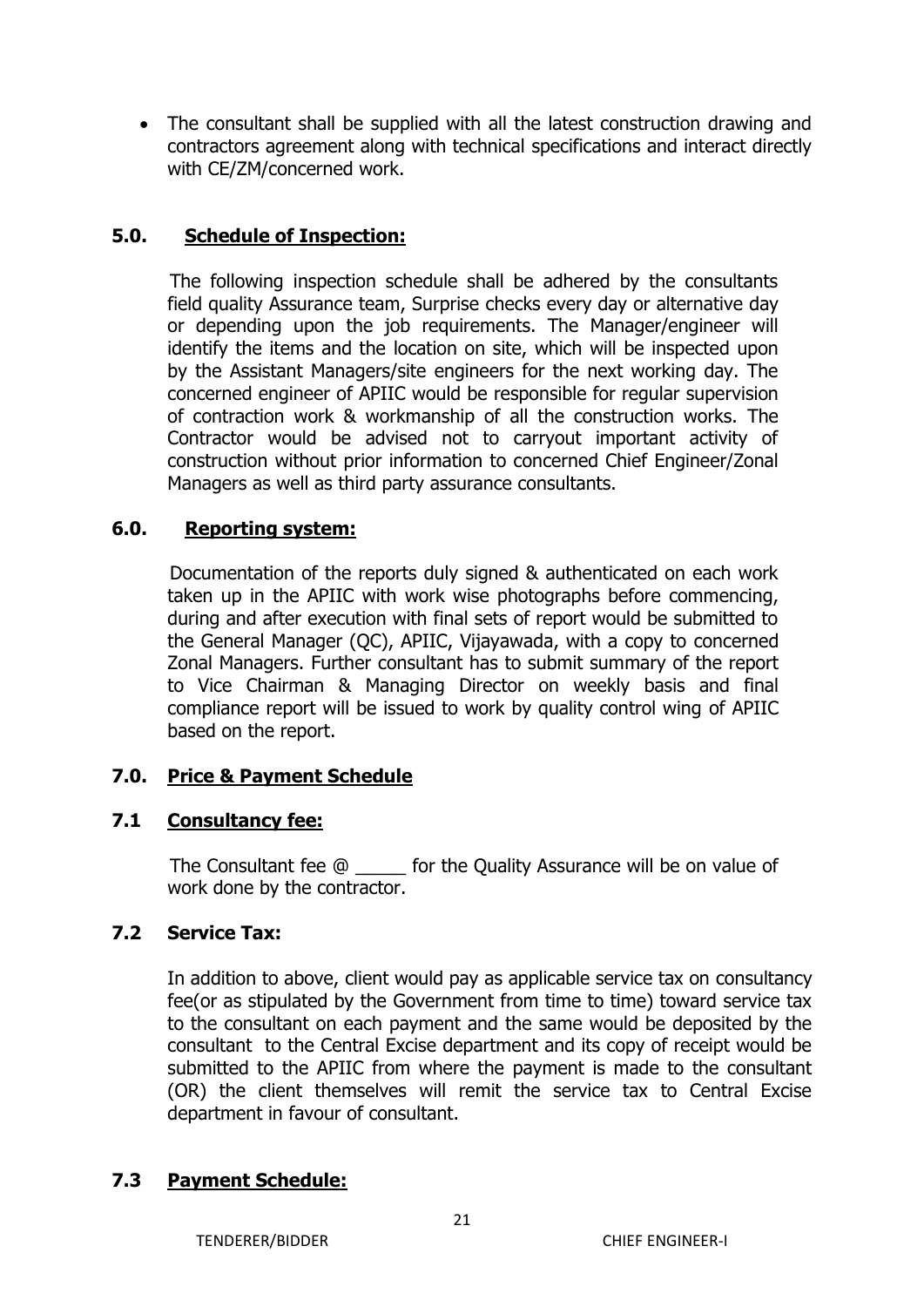The consultant shall raise the invoice after certifying the quality of work. The client through Demand Draft would make the payment payable in favour within 2 (two) weeks time after submitting the invoice by the consultants.

7.4 Standard Deductions: Standard deduction from the consultancy fee would be made as per the Income tax law applicable in India.

## **8.0 Indemnity**

In case the quality of any work if found inferior to the specification given to Quality assurance consultant, during the Quality check by the State Vigilance department, APIIC authority, or any authority the Consultant shall indemnify the Government to an extent of total consultancy fee payable for that work and in addition to the above forfeiture of the security amount deposited with the **Corporation** 

Apart from the above the consultant shall also be black listed and make them ineligible for getting such tasks/assignments from Government Department for a minimum period of two years and maximum period of 7years.

#### 9.0 **Other Conditions**:

- 9.1 The Consultants reporting shall be of recommendatory nature informing the APIIC Ltd. About the quality of materials, based on test results and field observations.
- 9.2 The Construction schedule of various works for which quality inspection is required will be give to the consultant by concerned CE/ZM/GM(QC) /DZM (E)/ APIIC Ltd well in advance. The programme of critical activities to be executed for the consequent month will also be give 15 days in advance.
- 9.3 In case of emergency consultant will have to submit specific report of that concerned work as indicated by the client.
- 9.4 Any delay in carrying out necessary quality checks to process further progress on the work and damages to that effect will be on the part of the consultant.
- 9.5 Terms of references and appendix A will be part of the contract.
- 9.6 Defects liability period is 24months from the date of completion of agreement in all respects. The Corporation shall retain security deposit till the expire of 24 months defects liability period.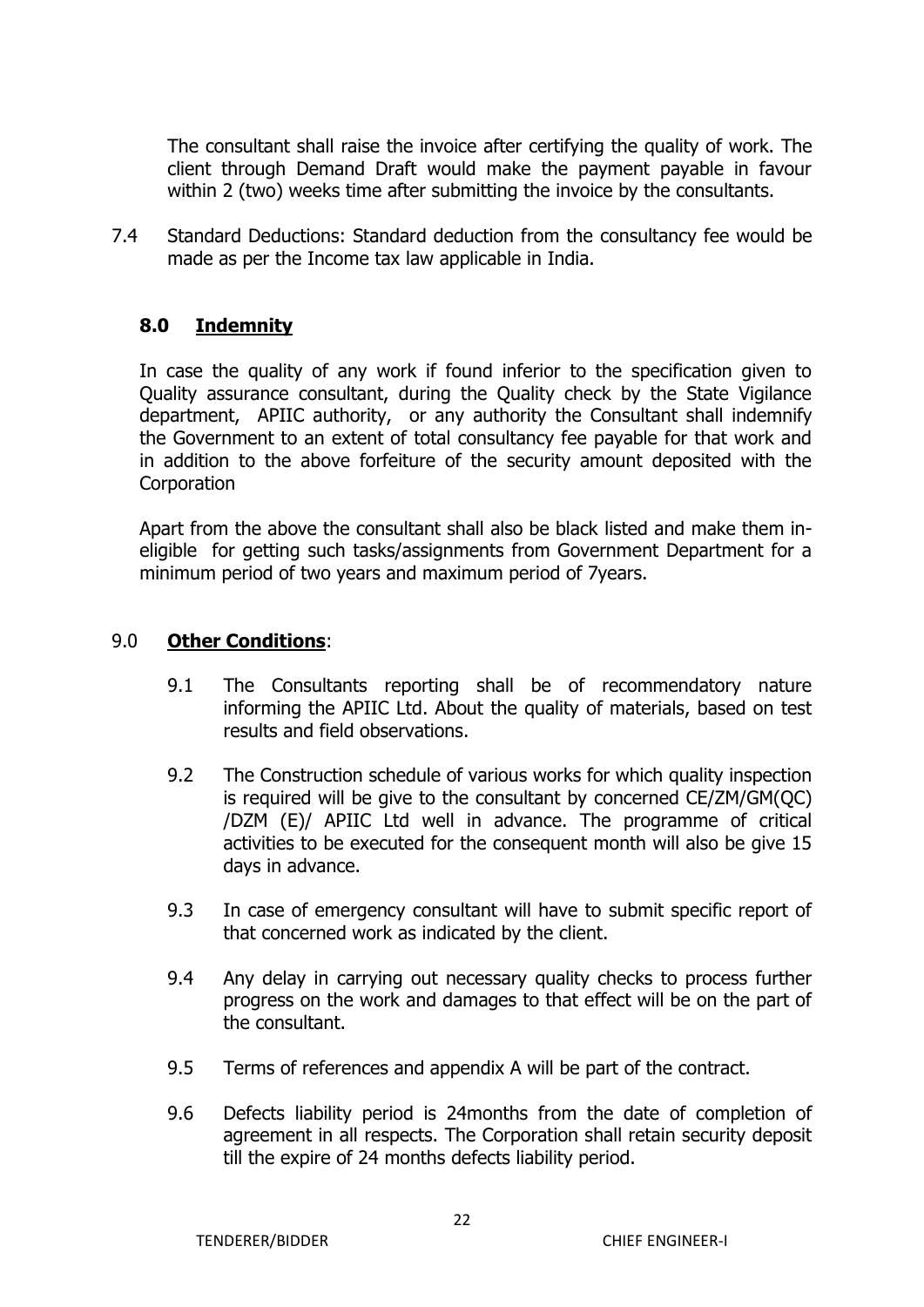#### **10.0 Period of Agreement:**

Agreement validity period is 2 years i.e from the date of entering into the agreement or extended from time to time on Mutual agreed.

#### **Nature of the works:**

 Providing quality control services in respect of the APIIC work for ensuring quality by way of quality control checks and offering Quality Auditing services i.e  $3^{rd}$  Party inspections for the following components.

- a. Formation & metalling and providing CC/BT with CD works
- b. Improvement of roads.
- c. Improvements to parks and land scaping.
- d. Traffic divides foot paths, traffic signals.
- e. Shopping complexes/corporate building/factory sheds/any other buildings.
- f. Water Supply including OHTs, distribution system etc.
- g. Strom water drains/sewerage/Effluent treatment schemes & Disposal.
- h. Providing power supply internal & external including street lights.
- i. Other Civil works are executed etc including interiors & exteriors developments
- j. Construction of common effluent treatment plants, sewerage treatment plants etc.
- k. Bridges
- l. Revetment works and if any works entrusted by APIIC Ltd.
- m. Providing street lights, PIE works, laying of LT/Ht luminaries.

#### **Terms of reference and job requirement**

- a. Establishment of central reporting station at Vijayawada for all kinds of communications bi weekly reporting to APIIC and other levels of officers.
- b. Regional reporting stations with laboratory facilities with adequate technical staff where ever felt necessary.
- c. Zone wise unit to be located for conducting QC tests with adequate engineers for the APIIC works.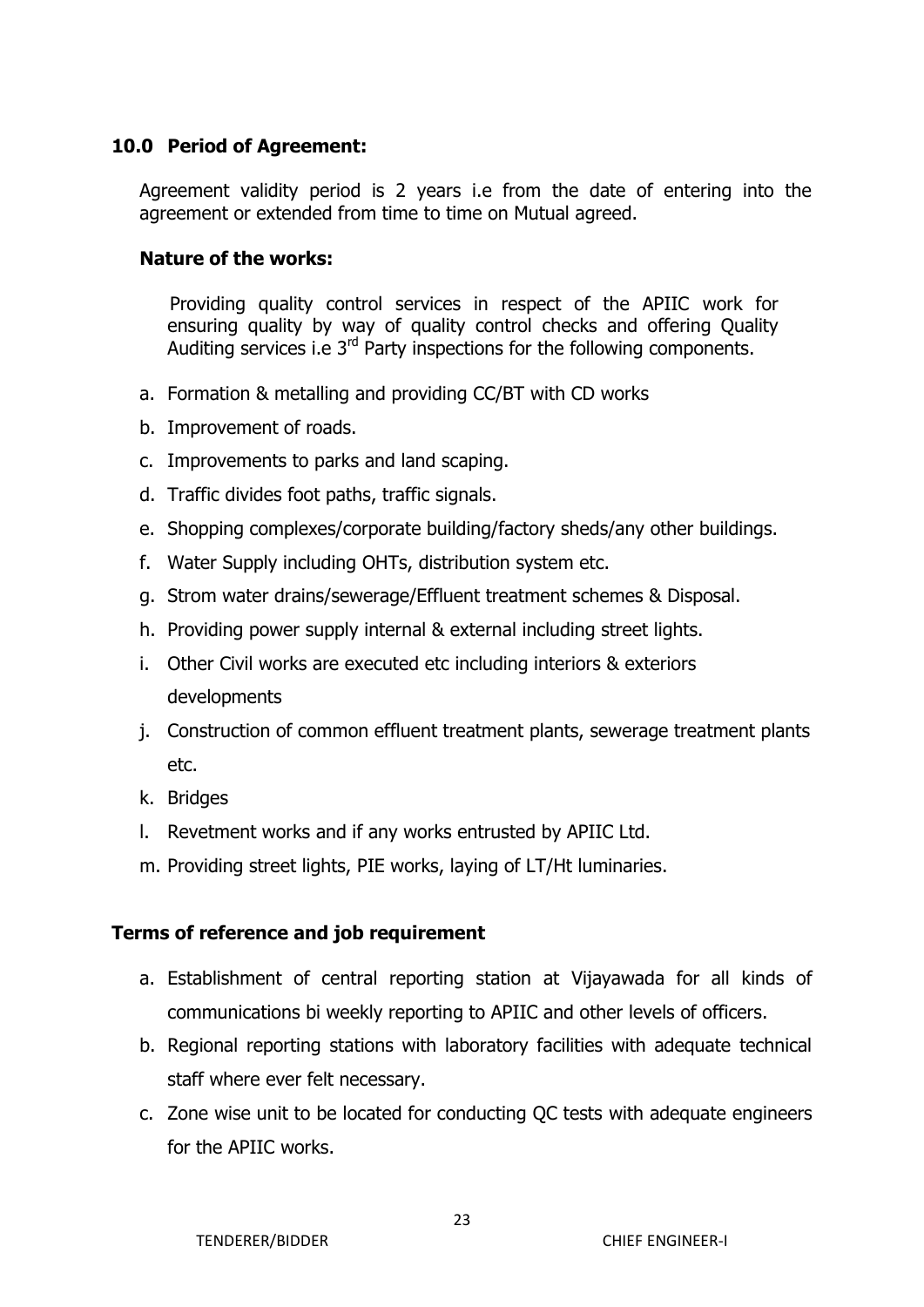In witness both the parties have………………………………….

Consultant Represented by Client Represented by

- d. Field staff with mobile testing equipment for site inspection
- e. For items b & C organization chart with qualification technical staff & detailed work plan.
- f. The  $3<sup>rd</sup>$  party inspections include the following tests to be carried out for quality checks:- GSB tests, WBM tests, test for aggregates, sand, cement, steel, concert cube testing, non destructive tests for CC Works, Test for basic piping materials, laying jointing and pipelines testing and all required tests with reference to the drawings and standard specifications.
- g. All tests checks are to be carried out as per relevant IRC codes and IS Specification APSS and as per IE Rules, agreements and Drawings for quantities and detail analysis.
- h. 100% quality checks in respect of all works and required checking for site measurement and reporting.
- i. Documentation of the reports on each work taken up for APIIC works and Photographs to be taken and certification for release of payments and after executing & finals bills submitted to the department.
- j. Check for in all aspects and certification for release of payments and final QC Clearance certificate will be issued by Quality Control/filling.
- k. The financial offer shall be for quality assurance inspections, & carrying all tests.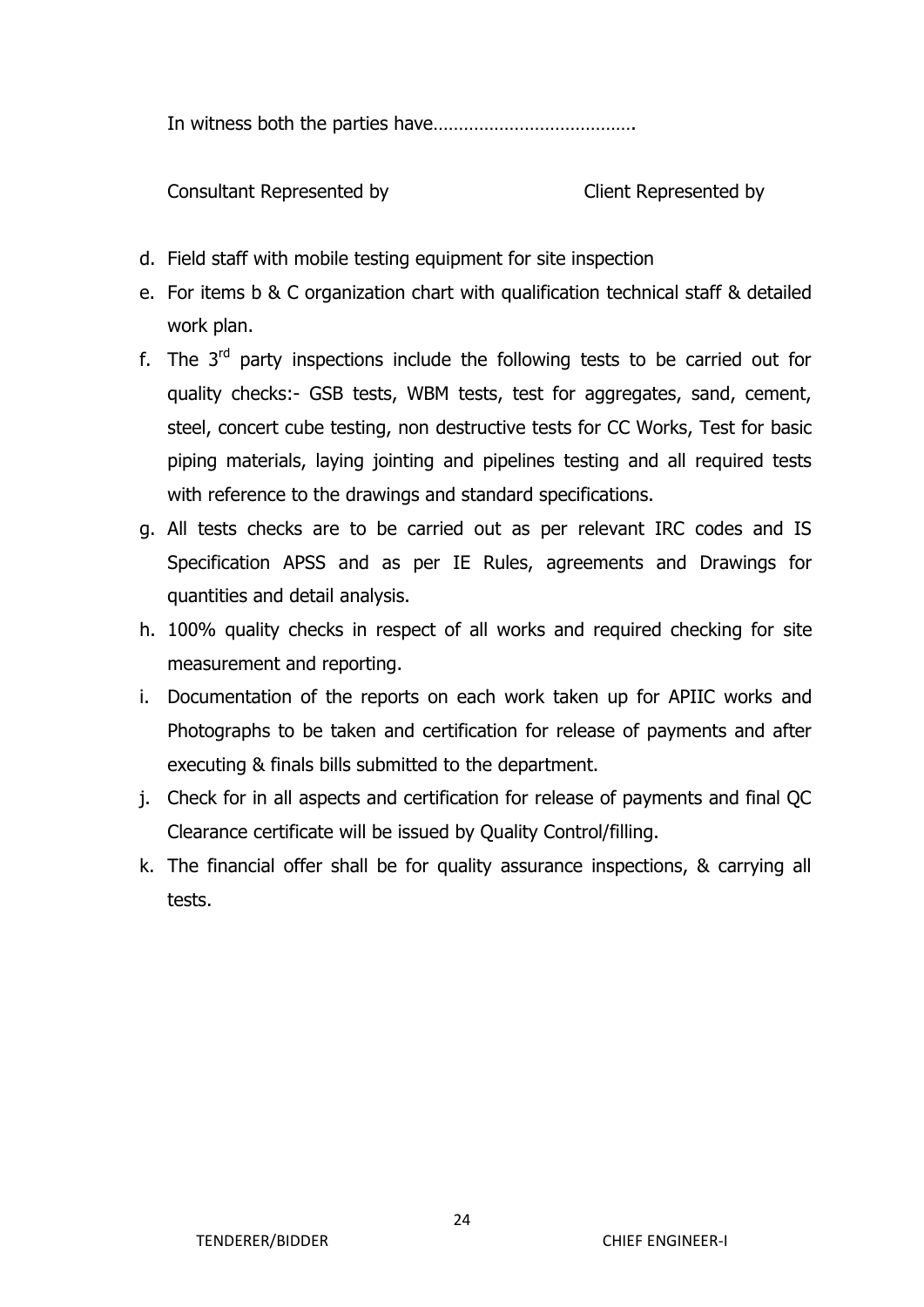#### **APPENDIX-RELEVANT CODES**

The quality of materials and works are checked with respect to the corresponding IS code and APSS & MORTH Specifications and all amendments.

| S.No.          | Description                                                                                                                                                                  | I.S. No.          |
|----------------|------------------------------------------------------------------------------------------------------------------------------------------------------------------------------|-------------------|
| $\frac{A)}{I}$ | List of Indian Standards                                                                                                                                                     |                   |
|                | <b>CEMENT</b>                                                                                                                                                                |                   |
|                | 1. Ordinary and Low heat Portland Cement                                                                                                                                     | 269-1989          |
|                | 2. Pozzolana Portland Cement                                                                                                                                                 | 1489-1991         |
| $\mathbf{I}$   | <b>AGGREGATES</b>                                                                                                                                                            |                   |
|                | 1. Aggregates, Coarse & Fine from Natural<br>resource of concrete                                                                                                            | 383-1970          |
|                | 2. Sand and Masonry Motor                                                                                                                                                    | 2116-1980         |
|                | 3. Methods of tests for aggregates for concrete<br>Part-I Particles size and shape<br>Part-II Estimation of deleterious Material<br>Organic impurities<br>Part-III Soundness | 2386-1963         |
|                | 4. Specification for test sieves Part-I wire cloth<br>test sieves                                                                                                            | 460-978 Part-I    |
| III            | <b>BRICKS</b>                                                                                                                                                                |                   |
|                | 1. Common burnt clay building bricks                                                                                                                                         | 1077-1992         |
| IV             | <b>STEEL</b>                                                                                                                                                                 |                   |
|                | 1. Mild steel medium tensile steel bars and hard<br>drawn steels wire, concrete reinforcement.<br>Part-I Mild Steel & Medium tensile Steel Bars.                             | 432-1982          |
|                | 2. High strength deformed steel bars and wires<br>for concrete reinforcement                                                                                                 | 1986-2008         |
|                | 3. High Tensile Steel for PSC Pipes                                                                                                                                          | 1784-1998(Part-I) |
|                | 4. Hand Drawn Wire                                                                                                                                                           | 432-1982          |
|                | 5. Bending and Flexing bars for concrete<br>reinforcement                                                                                                                    | 2502-1963         |
|                | 6. Recommendations for detailing of<br>reinforcement in reinforced concrete works                                                                                            | 5525-1960         |
| V              | <b>CONCRETE</b>                                                                                                                                                              |                   |
|                | 1. Plain and reinforced concrete, code of practice<br>for                                                                                                                    | 456-2000          |
|                | 2. Laying of situ cement concrete flooring                                                                                                                                   | 2571-1970         |
|                | 3. Sampling and analysis of concrete                                                                                                                                         | 1199-1959         |
| VI             | <b>MASONRY</b>                                                                                                                                                               |                   |
|                | 1. Brick Masonry                                                                                                                                                             | 2212-1991         |
|                | 2. Construction of Stone Masonry                                                                                                                                             | 1597-1992         |
| <b>VII</b>     | PIES AND FITTINGS                                                                                                                                                            |                   |
|                | 1. Asbestos Cement pressure pipes                                                                                                                                            | 1592-2003         |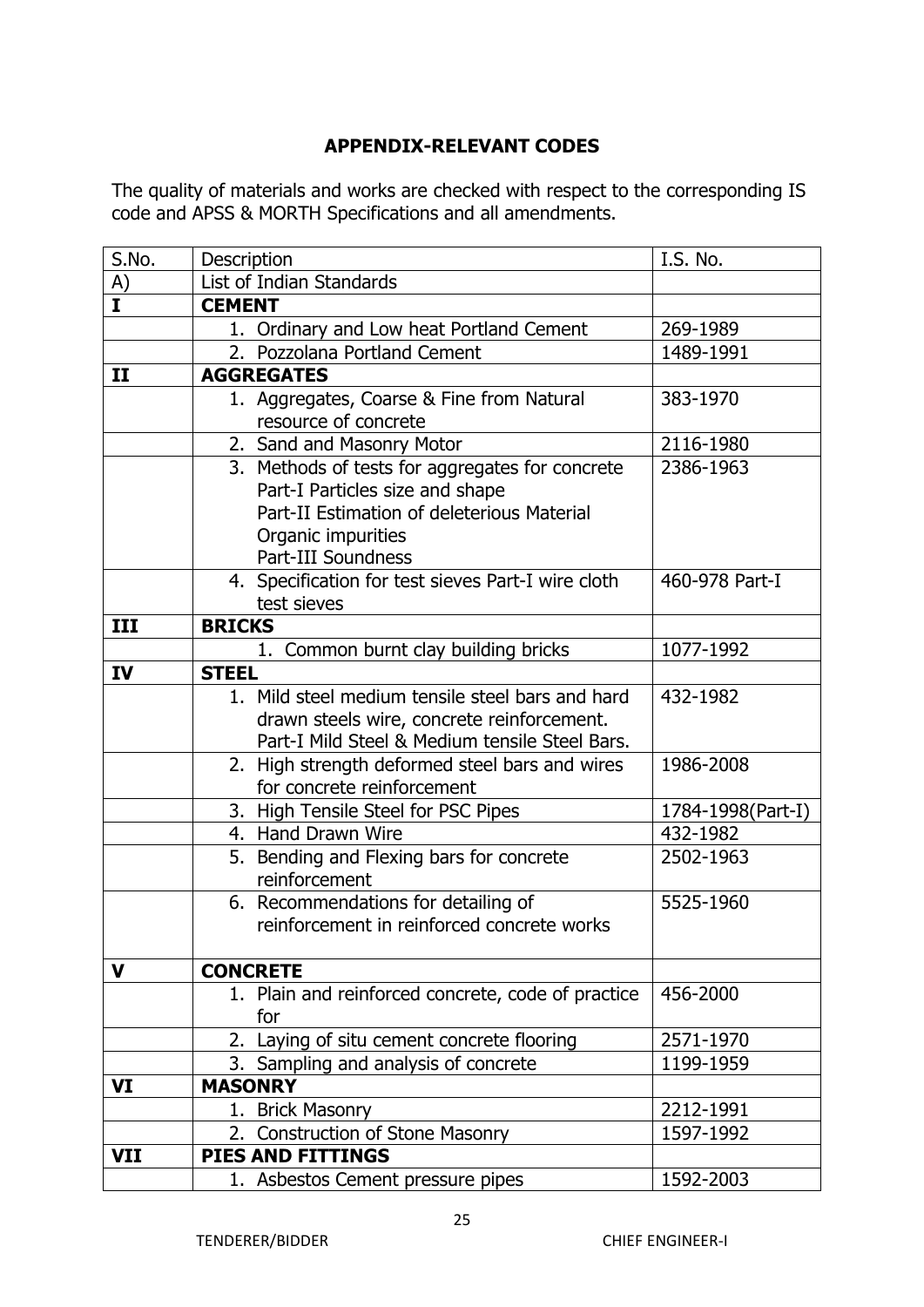|      | 2. Concrete pipe with & without reinforcement        | 458-2003      |
|------|------------------------------------------------------|---------------|
|      | 3. PSC Pipes (including fittings)                    | 1343-1980     |
|      | 4. Method of tests for concrete pipes                | 458-1988      |
|      |                                                      | 3597-1998     |
|      | 5. Materials for MS Specials                         | 226-1976 &    |
|      |                                                      | 2062-1999     |
|      | 6. Specification for MS Special for PSC Pipes        |               |
|      | 7. Specification for steel cylinders reinforced      | 1916-1989     |
|      | concrete pipes                                       |               |
|      | 8. Methods of tests of concrete pipes                | 3597-1998     |
|      | 9. Centrifugally cast (Spun) iron pressure pipes     | 1536-2001     |
|      | for water gas and sewage including fittings          | 784-2011      |
|      | 10. Specifications for centrifugally cast (Spun) SI  | 8329-2000     |
|      | fitting for Water Gas and Sewage                     |               |
|      | 11. DI fitting for pipes for water, gas and sewage   | 9523-2000     |
|      | 12. Dimensional Requirement of rubber gaskets        | 12820-2004    |
|      | for mechanical joints and push on joints for         |               |
|      | use with CIDI Pipes                                  |               |
|      | 13. CI specials for mechanical and push on flexible  | 13382-2004    |
|      | joints for pressure pipes lines for water and        |               |
|      | gas sewage                                           |               |
|      | 14. HDPE Pipes                                       | IS 4984-1995  |
|      | 15. BWSC Pipes                                       | IS 15155-2002 |
|      | 16. UPVC Pipes                                       | IS 4985-2000  |
|      | 17. GRP Pipes                                        | IS 12709-1994 |
|      | 18. Horizontally cast iron double flanged pipes for  | 7181-1986     |
|      | water, gas and sewage.                               |               |
|      | 19. Cast iron fittings for pressure pipes for water, | 1538-1993     |
|      | gas and sewage                                       |               |
|      | 20. Cast iron detachable joints for use with         | 8794-1988     |
|      | asbestos cement pressure pipes                       |               |
|      | 21.a) Rubber rings for jointing CI Pipes, RCC        | 5382-1969     |
|      | Pipes and AC Pipes                                   |               |
|      | b) Rubber rings for jointing PSC Pipes               | 5382-1985     |
|      | 22. Rubber rings for jointing AC Pipes with AC       | 10292-1988    |
|      | Coupling                                             |               |
|      | 23. Pig lead                                         | 782-1978      |
|      | 24. Hemp Yarn                                        | 6587-1987     |
|      | 25. Rubber insertion to be used jointing CIDF        | 638-1979      |
|      | pipes                                                |               |
|      | 26. Bolts & Nuts to be used in jointing CIDF Pipes   | 1363-2002     |
| VIII | <b>WATER SUPPLY FITTING</b>                          |               |
|      | 1. Sluice values for water works purposes (50 to     | 780-1984      |
|      | 300mm dia size)                                      |               |
|      | 2. Sluice values for water works purposes (300 to    | 2906-1984     |
|      | 1200mm dia size)                                     |               |
|      | 3. Surface boxes for sluice values                   | 3950-1979     |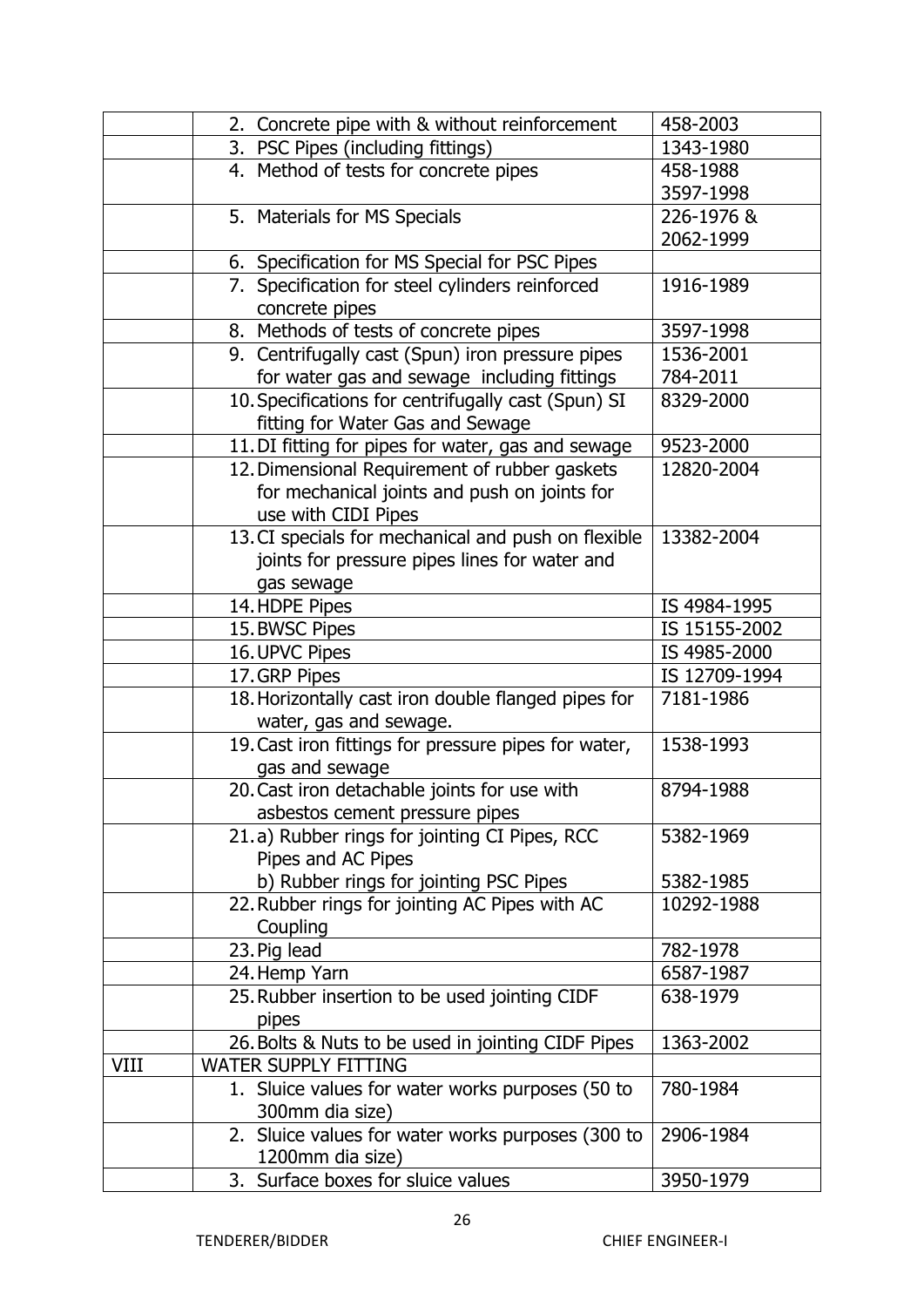|        | 4. Manhole covers and frames, cast iron                                  | 1726-1991          |
|--------|--------------------------------------------------------------------------|--------------------|
| IX     | <b>LAYING OF PIES</b>                                                    |                    |
|        | 1. Laying of Asbestos and Cement pressure pipes                          | 6530-1972          |
|        | 2. Laying of Concrete pipes-I                                            | 783-1985           |
|        | 3. Laying of Cast - Iron Pipes                                           | 3114-1994          |
|        | 4. Laying of PSC Pipes                                                   | 126of APSS &       |
|        |                                                                          | 783-1985           |
|        | 5. Laying of PSC Pipes                                                   | 126of APSS &       |
|        |                                                                          | 783-1985           |
| X.     | <b>MACHINERY</b>                                                         |                    |
|        | 1. Batch type concrete mixer                                             | 1791-1985          |
|        | 2. Sheep foot roller                                                     | 4616-1968          |
| XI     | <b>SAFETY</b>                                                            |                    |
|        | 1. Safety for excavation works                                           | 3764-1996          |
|        | 2. Safety code for scaffolds and ladders Part-I                          | 3696-1987          |
|        | scaffolds                                                                | $(Part-I)$         |
|        |                                                                          | 3696-1991(Part-I)  |
|        | Part-II- Ladders                                                         |                    |
| XII    | Earthwork and formation of SS Tanks                                      |                    |
|        | 1. Method of test of soils for suitability of soil for                   | 2720-1975 TO       |
|        | embankment of SS Tanks                                                   | 1987 Part-II to    |
|        |                                                                          | XII, XV XVII, XX,  |
|        |                                                                          | XXIX and 1228-     |
|        |                                                                          | 1988<br>9429-1999  |
|        | 2. Code of practices for drainage system for<br>earth and rock fill dams |                    |
|        | 3. Filters materials requirement                                         | 9429-1980 &        |
|        |                                                                          | 10379-1982         |
|        | 4. Earthwork and formation of embankment for                             | Sec.3of APSS       |
|        | SS tanks                                                                 | Sub. Sec.301-303   |
|        | 5. Morrum (gravel) bracking to rough stone dry                           | Sub Sec.621 of     |
|        | packing and gravelling to top and side slope of                          | Sec.VII of APSS    |
|        | bunds 150mm thick                                                        | TO 307             |
|        | 6. Rough stone dry packing aprons and                                    | $Sub - Sec 621$ of |
|        | revetments                                                               | Sec.6 of APSS      |
| XIII   | Filtration Plants with dual media and tube settlers                      |                    |
|        | 1. Guide lines for flauculator devices                                   | 7208-1992          |
|        | 2. Guide lines for rapid mixing devices                                  | 7090-1985          |
|        | 3. Recommendations for handing and housing                               | 9222-Part-I, 1990  |
|        | devices for chemicals for water treatment                                |                    |
|        | 4. Requirement for chlorination equipment                                | 10553-1983 (Part-  |
|        |                                                                          | I)                 |
|        | 5. Recruitments for setting tank (clarified                              | Part-IV 10313-     |
|        | equipment for water treatment plant)                                     | 1983               |
|        | 6. Requirement of water filtration equipment                             | 8419-77 Part-I,    |
|        |                                                                          | Part-II-1984       |
| SI.No. | <b>Brief Description of Item</b>                                         | APSS/MOST.Nos.     |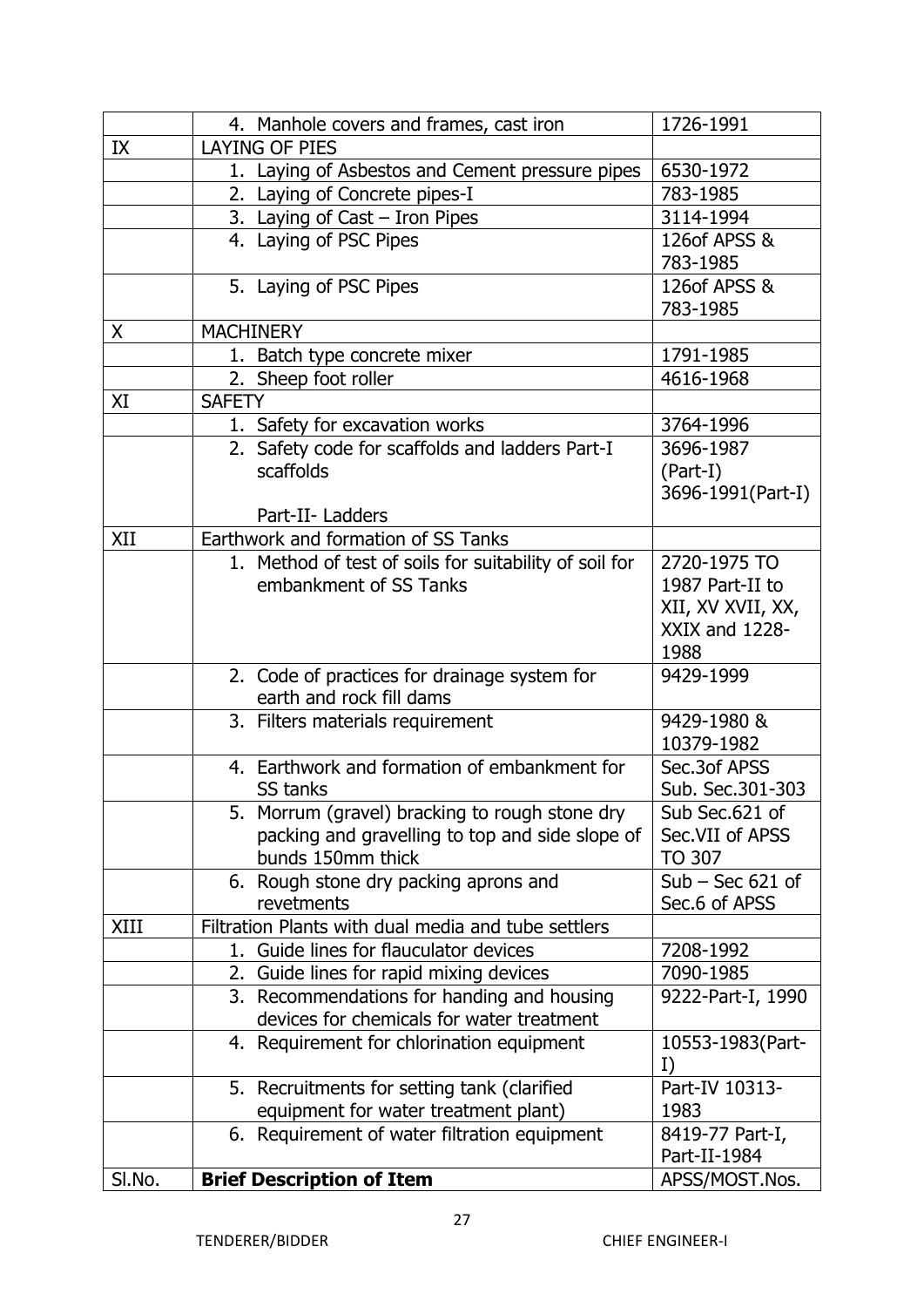| 1.               | Providing gravel base at OMC to obtain 98% proctors  | 138,1503 to 1505 |
|------------------|------------------------------------------------------|------------------|
|                  |                                                      | and 1516 of APSS |
| $\overline{2}$   | Providing, laying, spreading and compacting stone    | 108,1506 of APSS |
|                  | aggregates (Graded metal)                            |                  |
| 3.               | Cleaning of existing WBM SURFACE                     | 502,502.4 of mot |
| 4.               | Cleaning of existing BT Surface                      | 502.4.2 of most  |
| 5.               | Providing and applying black coat over prepared      | 503 of most      |
|                  | surface                                              |                  |
| 6.               | Providing and laying Bituminous Macadam              | 504 of Most      |
| $\overline{7}$ . | Providing and laying and consolidation of creased    | 1507             |
|                  | stone aggregate as per built up spray Grout.         |                  |
| 8.               | Providing and laying single coat surface dressing    | 508              |
| 9.               | Providing and laying single open graded premix       | 509              |
|                  | carpet                                               |                  |
| 10.              | Providing and laying mix seal surfacing              | 510              |
| 11.              | Providing laying, consolidation dense bituminous     | 511              |
|                  | concrete                                             |                  |
| 12.              | Providing laying BT surface dressing/BT wearing coat | 1510             |
| 13.              | Providing laying bituminous seal coat with 6mm chips | 1512             |
| 14.              | VCC for abutments, piers and wing walls              | 402 of APSS      |
| 15.              | VRCC for wearing coat                                | 402,403 of APSS  |
| 16.              | Providing HYSD Fe 415 grade Bars/Mild steel Fe 250   | 126 of APSS      |
|                  | grade bars                                           |                  |
| 17.              | CRS Masonry for abutment and piers                   | 601,612 of APSS  |
| 18.              | Flush pointing to CRS masonry                        | 906 of APSS      |
| 19.              | Collection of material road works                    | 1506 of APSS     |
| 20.              | CC roads                                             | 1515 of APSS     |